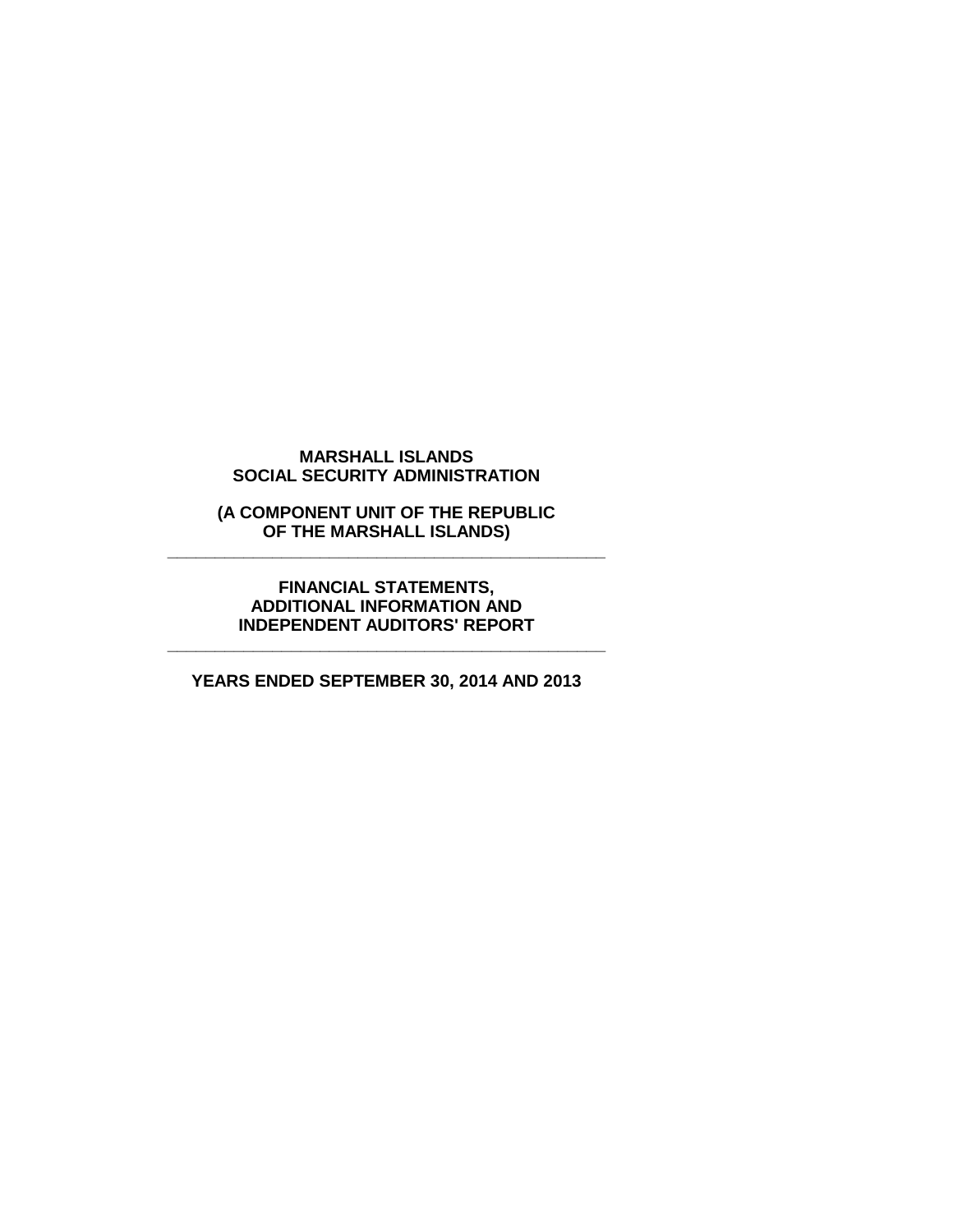## Years Ended September 30, 2014 and 2013 Table of Contents

|     |                                                                                                                                                                                                                                    | Page No.      |
|-----|------------------------------------------------------------------------------------------------------------------------------------------------------------------------------------------------------------------------------------|---------------|
| I.  | <b>INDEPENDENT AUDITORS' REPORT</b>                                                                                                                                                                                                | 1             |
| ΙΙ. | <b>MANAGEMENT'S DISCUSSION AND ANALYSIS</b>                                                                                                                                                                                        | 4             |
| Ш.  | <b>FINANCIAL STATEMENTS:</b>                                                                                                                                                                                                       |               |
|     | <b>Statements of Fiduciary Net Position</b><br>Statements of Changes in Fiduciary Net Position<br><b>Notes to Financial Statements</b>                                                                                             | 9<br>10<br>11 |
| IV. | OTHER SUPPLEMENTARY INFORMATION:                                                                                                                                                                                                   |               |
|     | <b>Combining Statement of Fiduciary Net Position</b><br>Combining Statement of Changes in Fiduciary Net Position                                                                                                                   | 21<br>22      |
| V.  | INDEPENDENT AUDITORS' REPORT ON COMPLIANCE WITH<br><b>LAWS AND REGULATIONS</b>                                                                                                                                                     |               |
|     | Independent Auditors' Report on Internal Control Over Financial<br>Reporting and on Compliance and Other Matters Based on an<br>Audit of Financial Statements Performed in Accordance with<br><b>Government Auditing Standards</b> | 23            |
|     | Unresolved Prior Year Findings                                                                                                                                                                                                     | 25            |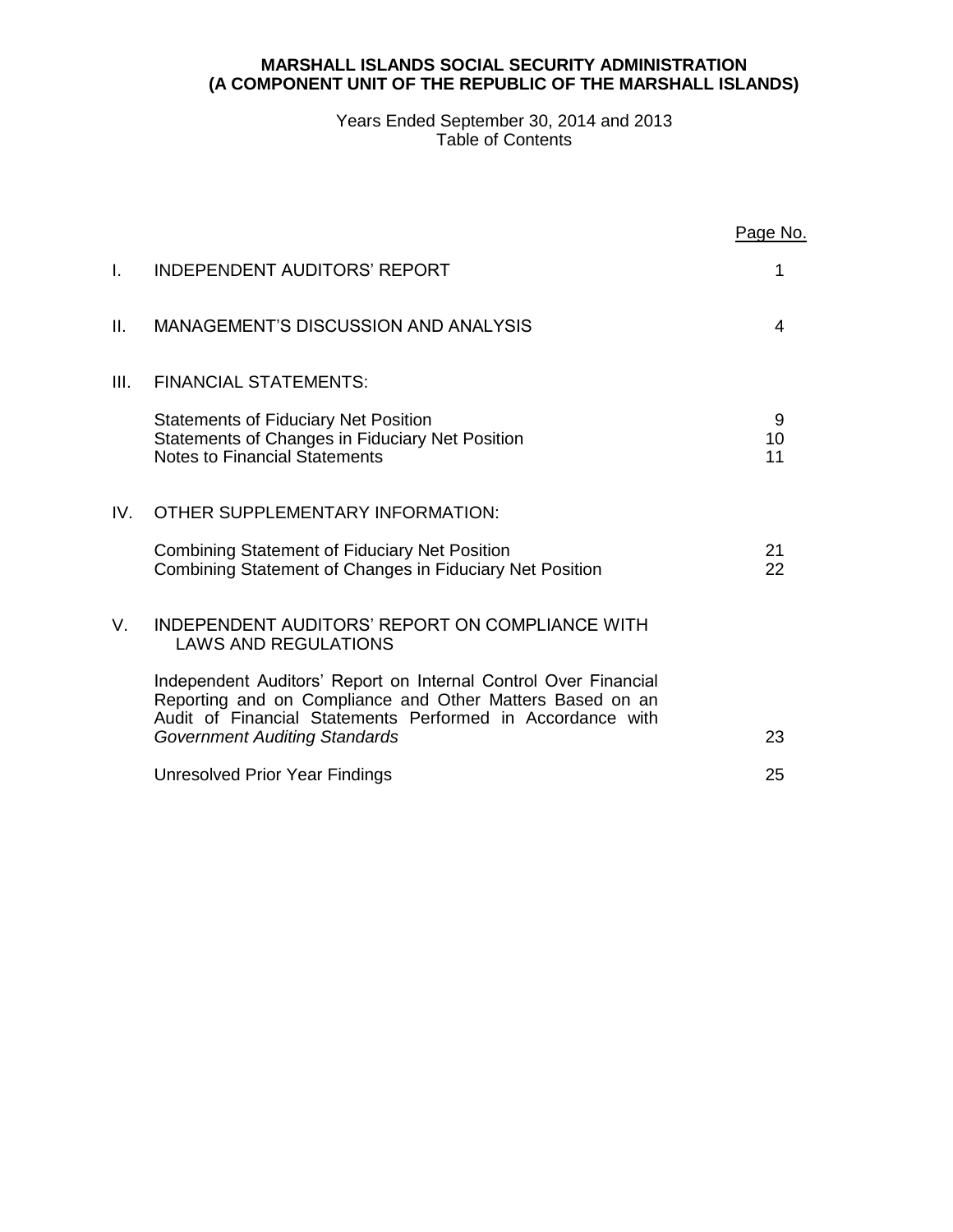

Deloitte & Touche LLP 361 South Marine Corps Drive Tamuning, GU 96913-3911 USA

Tel: (671)646-3884 Fax: (671)649-4932 www.deloitte.com

# **INDEPENDENT AUDITORS' REPORT**

Board of Directors Marshall Islands Social Security Administration:

## **Report on the Financial Statements**

We have audited the accompanying financial statements of the Marshall Islands Social Security Administration (MISSA), a component unit of the Republic of the Marshall Islands, which comprise the statements of fiduciary net position as of September 30, 2014 and 2013, and the related statements of changes in fiduciary net position for the years then ended, and the related notes to the financial statements.

## *Management's Responsibility for the Financial Statements*

Management is responsible for the preparation and fair presentation of these financial statements in accordance with accounting principles generally accepted in the United States of America; this includes the design, implementation, and maintenance of internal control relevant to the preparation and fair presentation of financial statements that are free from material misstatement, whether due to fraud or error.

#### *Auditors' Responsibility*

Our responsibility is to express an opinion on these financial statements based on our audits. We conducted our audits in accordance with auditing standards generally accepted in the United States of America and the standards applicable to financial audits contained in *Government Auditing Standards*, issued by the Comptroller General of the United States. Those standards require that we plan and perform the audit to obtain reasonable assurance about whether the financial statements are free from material misstatement.

An audit involves performing procedures to obtain audit evidence about the amounts and disclosures in the financial statements. The procedures selected depend on the auditor's judgment, including the assessment of the risks of material misstatement of the financial statements, whether due to fraud or error. In making those risk assessments, the auditor considers internal control relevant to the entity's preparation and fair presentation of the financial statements in order to design audit procedures that are appropriate in the circumstances, but not for the purpose of expressing an opinion on the effectiveness of the entity's internal control. Accordingly, we express no such opinion. An audit also includes evaluating the appropriateness of accounting policies used and the reasonableness of significant accounting estimates made by management, as well as evaluating the overall presentation of the financial statements.

We believe that the audit evidence we have obtained is sufficient and appropriate to provide a basis for our audit opinion.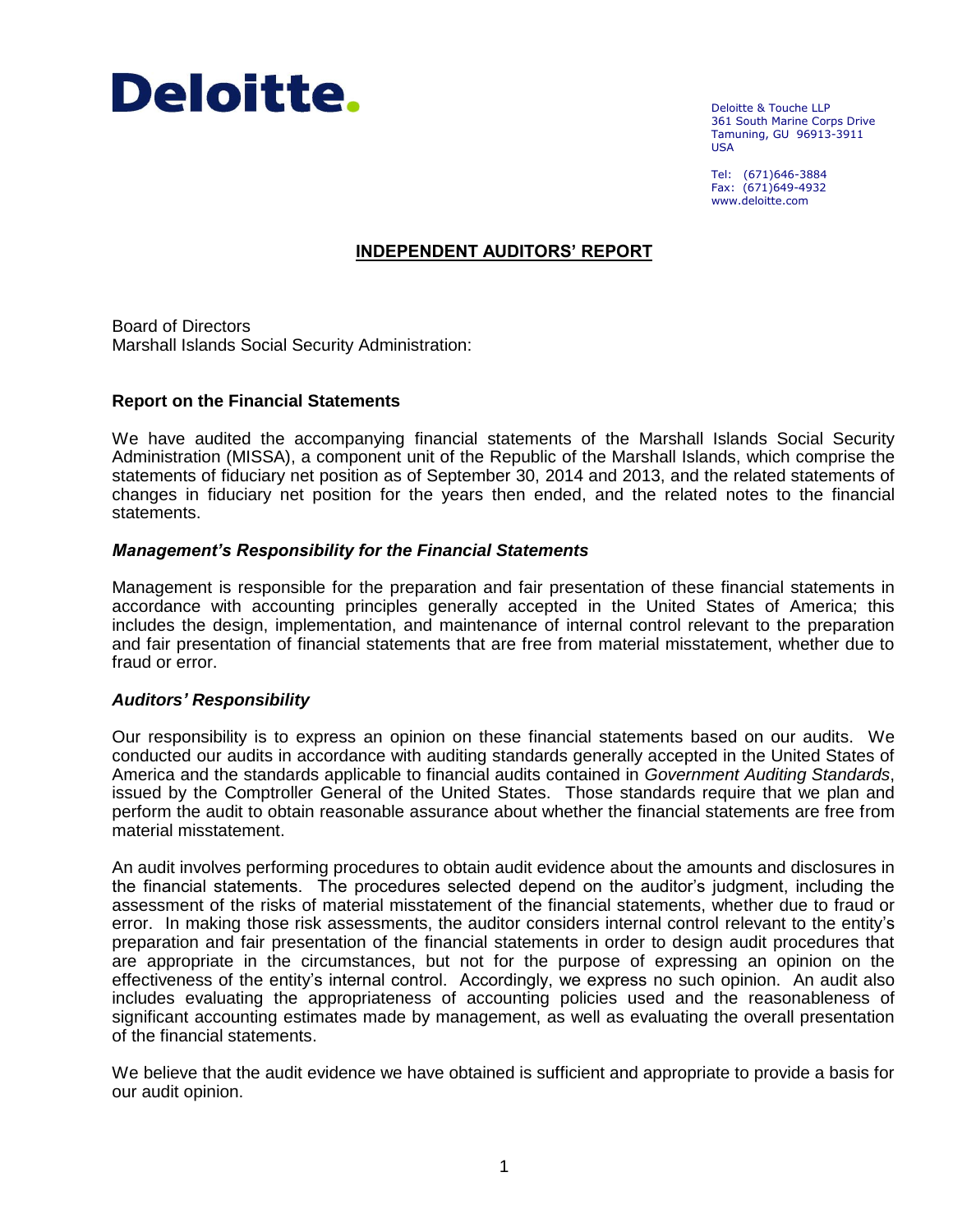## *Opinion*

In our opinion, the financial statements referred to above present fairly, in all material respects, the financial position of MISSA as of September 30, 2014 and 2013, and the changes in its net position for the years then ended in accordance with accounting principles generally accepted in the United States of America.

## *Emphasis-of-Matter*

As discussed in Note 8 to the financial statements, MISSA may be unable to meet its future benefit obligations. Our opinion is not modified with respect to this matter.

## *Other Matters*

## *Required Supplementary Information*

Accounting principles generally accepted in the United States of America require that the Management's Discussion and Analysis on pages 4 through 8 be presented to supplement the financial statements. Such information, although not a part of the financial statements, is required by the Governmental Accounting Standards Board who considers it to be an essential part of financial reporting for placing the financial statements in an appropriate operational, economic, or historical context. This supplementary information is the responsibility of MISSA's management. We have applied certain limited procedures to the required supplementary information in accordance with auditing standards generally accepted in the United States of America, which consisted of inquiries of management about the methods of preparing the information and comparing the information for consistency with management's responses to our inquiries, the financial statements, and other knowledge we obtained during our audit of the financial statements. We do not express an opinion or provide any assurance on the information because the limited procedures do not provide us with sufficient evidence to express an opinion or provide any assurance.

#### *Other Information*

Our audits were conducted for the purpose of forming an opinion on the financial statements as a whole. The Other Supplementary Information listed in the accompanying table of contents is presented for purposes of additional analysis and is not a required part of the financial statements. Such information is the responsibility of MISSA's management and was derived from and relate directly to the underlying accounting and other records used to prepare the financial statements. Such information has been subjected to the auditing procedures applied in the audit of the financial statements and certain additional procedures, including comparing and reconciling such information directly to the underlying accounting and other records used to prepare the financial statements or to the financial statements themselves, and other additional procedures in accordance with auditing standard generally accepted in the United States of America. In our opinion, the Other Supplementary Information is fairly stated, in all material respects, in relation to the financial statements as a whole.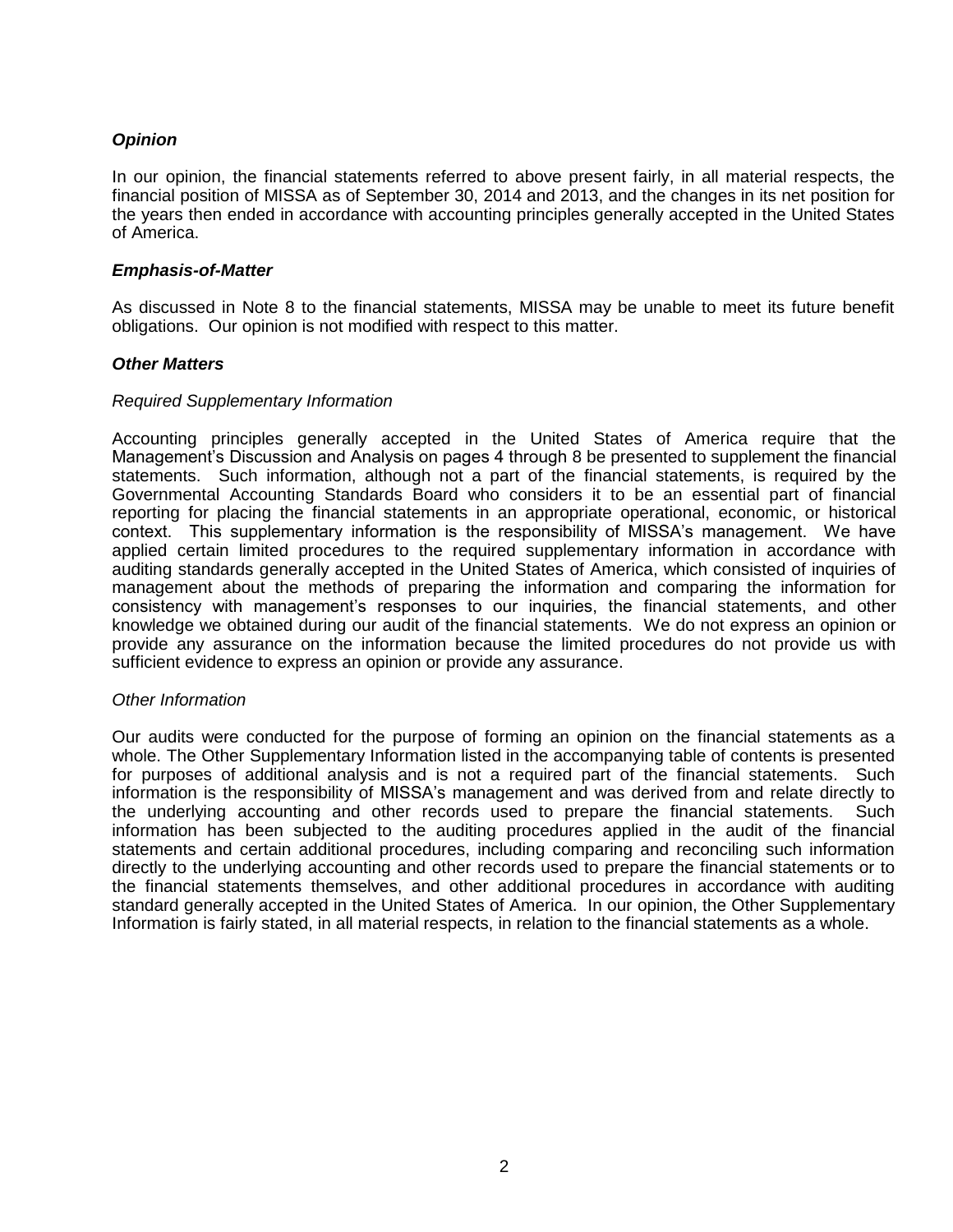## **Other Reporting Required by** *Government Auditing Standards*

In accordance with *Government Auditing Standards*, we have also issued our report dated July 28, 2015, on our consideration of MISSA's internal control over financial reporting and on our tests of its compliance with certain provisions of laws, regulations, contracts, and grant agreements and other matters. The purpose of that report is to describe the scope of our testing of internal control over financial reporting and compliance and the results of that testing, and not to provide an opinion on internal control over financing reporting or on compliance. That report is an integral part of an audit performed in accordance with *Government Auditing Standards* in considering MISSA's internal control over financial reporting and compliance.

loite Naskell

July 28, 2015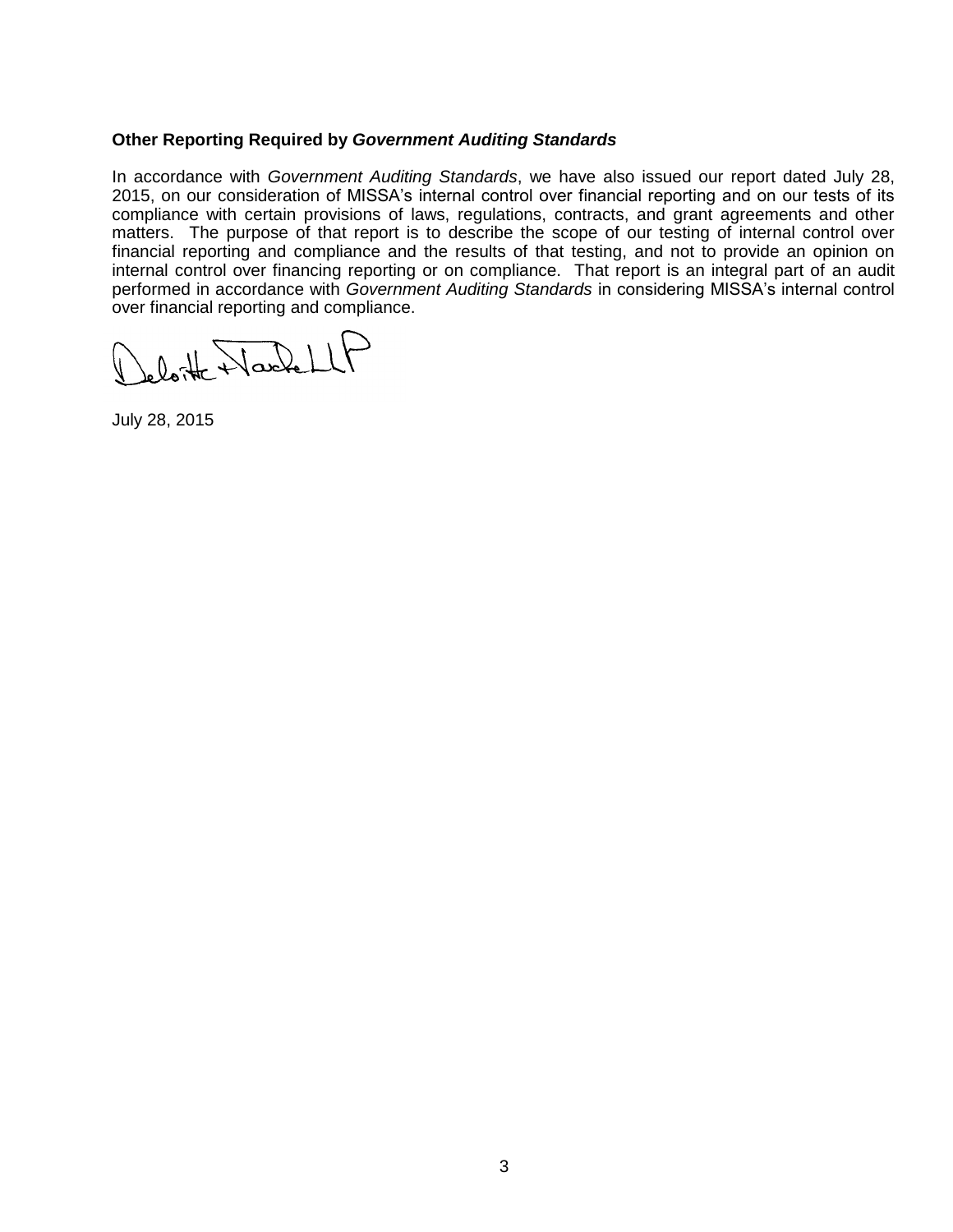Management's Discussion and Analysis Years Ended September 30, 2014 and 2013

The following Management's Discussion and Analysis (MD&A) of the Marshall Islands Social Security Administration's (MISSA) financial performance provides an overview to the financial statements of MISSA for the fiscal years ended September 30, 2014 and 2013. Since the MD&A is designed to focus on current activities, resulting changes and current known facts, we encourage the readers to consider it in conjunction with the audited financial statements, which follow this section.

## **REQUIRED FINANCIAL STATEMENTS**

MISSA, a component unit of the Republic of the Marshall Islands (RepMar), prepares its financial statements on the accrual basis in accordance with generally accepted accounting principles promulgated by the Governmental Accounting Standards Board (GASB). The Statements of Fiduciary Net Position reflect all of MISSA's assets and liabilities and provide information on the nature and amount of investments available to ensure payment of retirement, survivor, disability and lump sum benefits. All additions to and deductions from the net position held in trust for retirement, disability, survivor and lump sum benefits are accounted for in the Statements of Changes in Fiduciary Net Position. This statement measures MISSA's performance over the past year in increasing or decreasing the net position available for future benefits.

## **FINANCIAL ANALYSIS OF MISSA**

The Statements of Fiduciary Net Position on page 9 and the Statements of Changes in Fiduciary Net Position on page 10 provide an indication of MISSA's financial condition. While these statements measure the value of MISSA's net position and the changes to them, another important factor to consider in determining the financial health of MISSA is its actuarial funded status.

The widening gap between benefits and contributions remains as a difficult challenge for MISSA. As additional workers reach retirement age each month, benefit payments increase proportionately while contributions remain flat. This imbalance prompted the Administration to make periodic drawdowns from its Trust Fund that totaled \$4 million in FY 2014 to ensure uninterrupted benefit payments. Fortunately, MISSA's investments outside the country provided the much needed lifeline, cushioning the impact of the deficit with a \$2,755,799 net increase in market value by the end of FY 2014. Likewise, MISSA's investments at the Marshall Islands Holdings, Inc. yielded another \$1,599,010 increasing the Administration's controlling interest to 35%.

The latest actuarial valuation report indicated an unfunded Actuarial Accrued Liability (AAL) of \$205,808,000 or 74% as of October 1, 2013, a decrease of 3% from the previous valuation two years ago, decreasing by \$16,533,000 in dollar value when compared with the \$222,341,000 unfunded AAL as of October 1, 2011. The Administration's AAL as of October 1, 2011 was \$287,327,000 million while the market value of assets amounted to only \$64,985,530. In addition, there are warning signs showing future stresses to the System. Due to market decreases in 2008 and 2011, and the series of drawdowns from the Trust Fund, the funded status of the system has hit a critical level.

As of September 30, 2014, MISSA's total net position held in reserve for future benefits amounted to \$72,366,657. MISSA has no debt and did not have material activity in its capital assets. Please refer to notes to financial statements for additional information concerning these matters.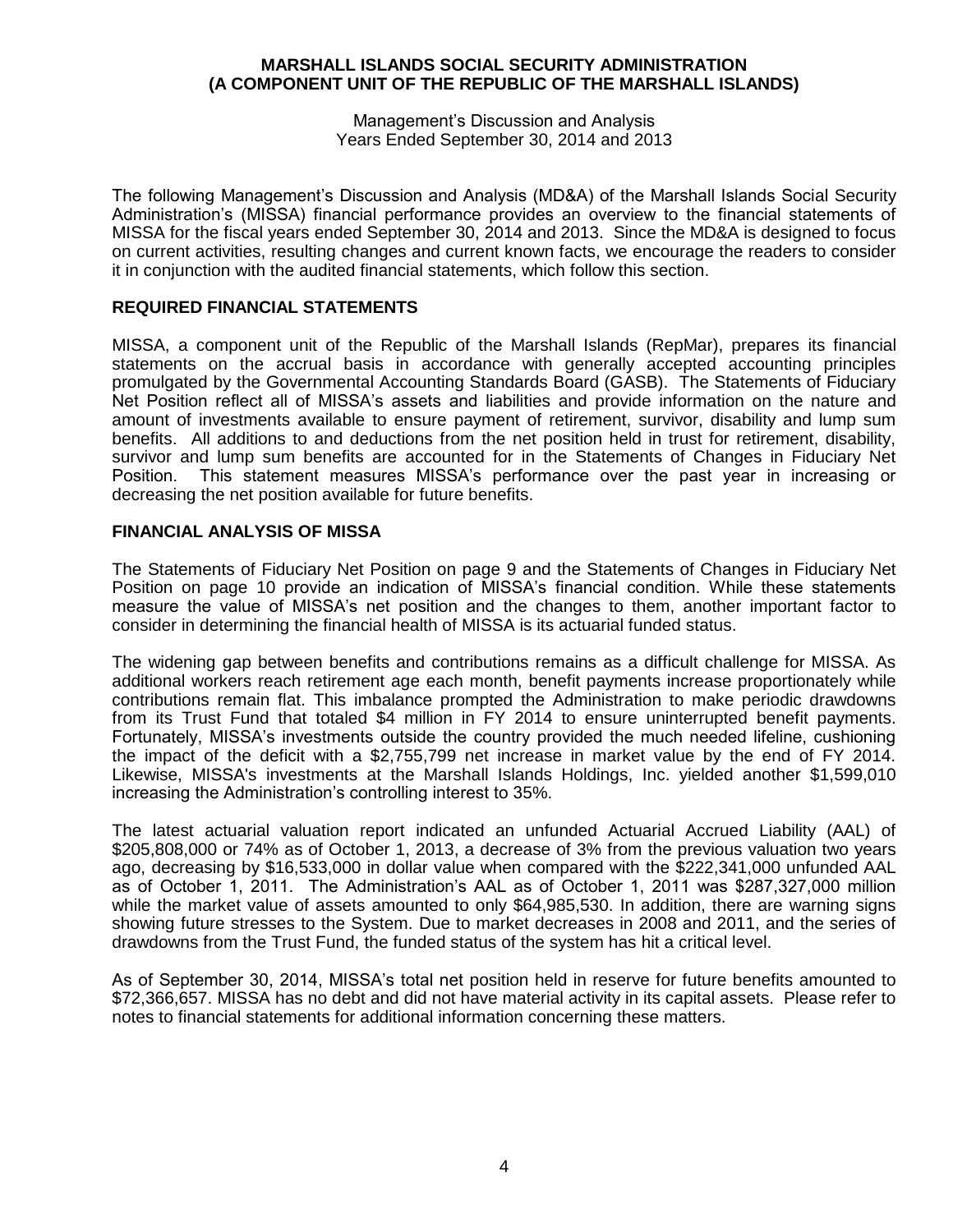Management's Discussion and Analysis Years Ended September 30, 2014 and 2013

A summary of MISSA's Statements of Fiduciary Net Position as of September 30, 2014, 2013 and 2012 is presented below:

|                                   | 2014              | 2013             | 2012                |
|-----------------------------------|-------------------|------------------|---------------------|
| <b>ASSETS</b>                     |                   |                  |                     |
| Cash                              | \$<br>986,958     | \$1,767,762      | \$<br>310,475       |
| Receivables, net:                 |                   |                  |                     |
| Contributions                     | 1,825,889         | 2,019,730        | 2,063,491           |
| Other                             | 570,819           | 485,992          | 279,217             |
| Investments:                      |                   |                  |                     |
| Cash Management                   | 15,626            | 49,943           | 59,436              |
| <b>Stocks</b>                     | 18,518,418        | 17,373,802       | 15,836,554          |
| Mutual funds                      | 52,554,234        | 53,280,890       | 52,129,172          |
| Fixed assets, net                 | 86,151            | 55,493           | 42,149              |
| Total assets                      | 74,558,095        | 75,033,612       | 70,720,494          |
| <b>LIABILITIES</b>                |                   |                  |                     |
| Accounts payable                  | 55,412            | 157,426          | 56,822              |
| Other liabilities and accruals    | 103,110           | 126,052          | 146,745             |
| Due to affiliates                 | 2,032,916         | 1,761,952        | 1,547,381           |
| <b>Total liabilities</b>          | 2,191,438         | 2,045,430        | 1,750,948           |
| <b>NET POSITION</b>               |                   |                  |                     |
| Held in trust for future benefits | <u>72,366,657</u> | 72,988,182<br>S. | <u>\$68,969,546</u> |

A summary of MISSA's Statements of Changes in Fiduciary Net Position for the years ended September 30, 2014, 2013 and 2012 is presented below:

|                                | 2014              | 2013         | 2012         |
|--------------------------------|-------------------|--------------|--------------|
| Additions:                     |                   |              |              |
| Contributions                  | 12,701,609<br>\$. | \$13,313,876 | \$12,447,381 |
| Net investment income (losses) | 4,787,186         | 8,044,065    | 8,252,479    |
| Other                          | 1,241,613         | 624,258      | 335,567      |
| Total additions                | 18,730,408        | 21,982,199   | 21,035,427   |
| Deductions:                    |                   |              |              |
| Benefit payments               | 18,447,543        | 17,107,670   | 16,252,193   |
| Administrative                 | 904,390           | 855,893      | 799,218      |
| <b>Total deductions</b>        | 19,351,933        | 17,963,563   | 17,051,411   |
| Change in net position         | <u>(621,525)</u>  | 4,018,636    | 3,984,016    |

Management's Discussion and Analysis for the year ended September 30, 2013 is set forth in MISSA's report on the audit of its financial statements dated February 17, 2014. Such Management Discussion and Analysis explains the major factors impacting the fiscal year 2013 financial statements and can be obtained from MISSA's Administrator via the contact information on page 8.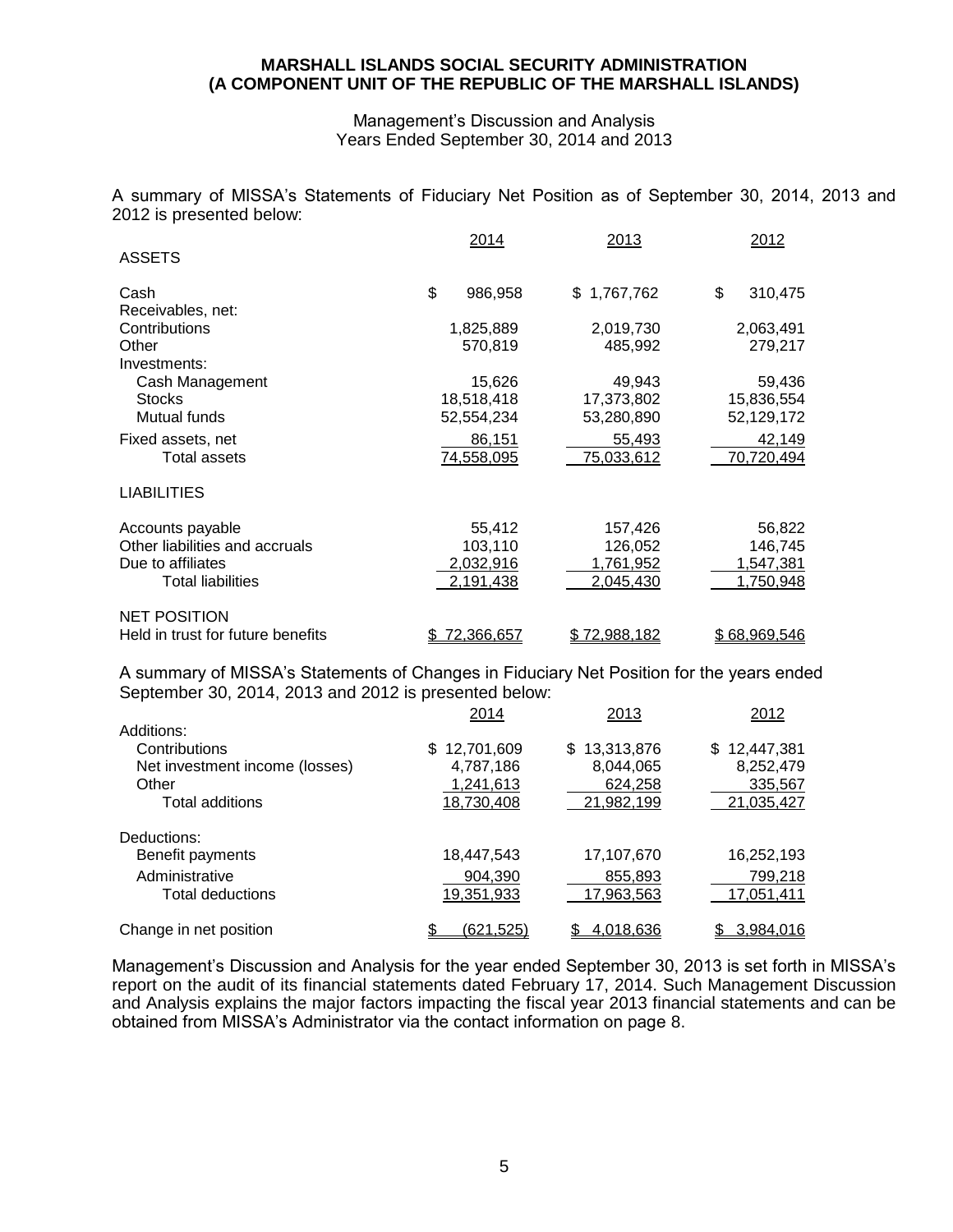Management's Discussion and Analysis Years Ended September 30, 2014 and 2013

## **Additions:**

The RMI Government, through the Ministry of Finance, consistently paid its bi-weekly remittances on time which comprised 34% of total contributions. As more local workers migrate to the U.S. to seek better pay, total contributions have decreased by 3% from \$12,898,963 in fiscal year 2013 to \$12,521,258 in fiscal year 2014. Penalties and interest likewise decreased from \$414,913 in fiscal year 2013 to \$180,351 in fiscal year 2014, or a decrease of 56.5%. A recovery on bad debts, mostly coming from payments for long overdue contributions from a local government, was booked in fiscal year 2014 for \$1,176,235 increasing other income by 192% from last fiscal year.

The following table presents MISSA's investment allocations as of September 30, 2014 with comparative figures in 2013.

|                             | As of September 30, 2014 |               |                                    | As of September 30, 2013    |         |               |                                    |                                    |
|-----------------------------|--------------------------|---------------|------------------------------------|-----------------------------|---------|---------------|------------------------------------|------------------------------------|
| <b>Investment Type</b>      | Weight                   | <b>Target</b> | <b>Market</b><br>Value<br>(\$'000) | Target<br>Value<br>(\$'000) | Weight  | <b>Target</b> | <b>Market</b><br>Value<br>(\$'000) | <b>Target</b><br>Value<br>(\$'000) |
| Small Cap                   | 4.9%                     | 4.8%          | \$2,874                            | \$2,827                     | 5.0%    | 4.8%          | \$2,965                            | \$2,866                            |
| Small Cap Value             | 7.2%                     | 7.2%          | 4,241                              | 4,241                       | 7.3%    | 7.2%          | 4,336                              | 4.300                              |
| Large Cap                   | 4.9%                     | 4.8%          | 2,868                              | 2,827                       | 4.8%    | 4.8%          | 2,853                              | 2,866                              |
| Large Cap Value             | 7.3%                     | 7.2%          | 4,276                              | 4,241                       | 7.1%    | 7.2%          | 4,264                              | 4,300                              |
| Int'l Small Cap             | 4.4%                     | 4.5%          | 2,592                              | 2,651                       | 4.7%    | 4.5%          | 2,803                              | 2,687                              |
| Int'l Small Cap Value       | 5.3%                     | 5.4%          | 3,098                              | 3,180                       | 5.6%    | 5.4%          | 3,330                              | 3,225                              |
| Int'l Large Cap             | 4.5%                     | 4.5%          | 2,656                              | 2,650                       | 4.7%    | 4.5%          | 2,790                              | 2,687                              |
| Int'l Large Cap Value       | $5.5\%$                  | 5.4%          | 3,239                              | 3,180                       | 5.3%    | 5.4%          | 3,192                              | 3,225                              |
| <b>Emerging Markets</b>     | 4.0%                     | 4.2%          | 2,356                              | 2,474                       | 4.2%    | 4.2%          | 2,492                              | 2,508                              |
| <b>Domestic Real Estate</b> | 4.5%                     | 4.5%          | 2,674                              | 2,650                       | 4.5%    | 4.5%          | 2,675                              | 2,687                              |
| International Real Estate   | 4.5%                     | 4.5%          | 2,692                              | 2.650                       | 4.6%    | 4.5%          | 2,773                              | 2,687                              |
| Commodities                 | 2.3%                     | 3.0%          | 1,578                              | 1,767                       | 2.8%    | 3.0%          | 1,694                              | 1,791                              |
| <b>Bonds</b>                | 40.3%                    | 39.9%         | 23,735                             | 23,500                      | 39.4%   | 40.0%         | 23,498                             | 23,886                             |
| Cash and Equivalents        | $0.4\%$                  | 0.1%          | 18                                 | 59                          | $0.0\%$ | $0.0\%$       | 50                                 | 0                                  |
| TOTAL                       | 100%                     | 100%          | \$58,897                           | \$58,897                    | 100%    | 100%          | \$59,715                           | \$59,715                           |

The above allocations are based on the revised investment policy statement adopted by the Board of Directors on November 26, 2007 wherein MISSA's total investment portfolio requires an allocation of 60% for equities and 40% for bonds. With the exception of MISSA's investment in Marshall Islands Holdings, Inc. (MIHI) and Marshall Islands Service Corporation (MISCo), all investments are limited to no-load mutual funds, unit investment trusts, Exchange Trade Funds, close-end mutual funds, and other diversified marketable securities.

For the year ended September 30, 2014, the fair market value of MISSA's investments in the U.S. and international markets increased by \$2,755,799. A total of \$549,234 in dividends and interest payments were received and subsequently reinvested. Investment management fees have decreased by 21.31% from \$148,506 in 2013 to \$116,857 in 2014.

MISSA presently holds a 35% interest in MIHI, a local company incorporated on February 27, 2013. On October 31, 2013, MIHI acquired all of the outstanding common stock of Bank of the Marshall Islands (BOMI). Prior to MIHI's acquisition of BOMI, MISSA owned 65,417 shares of stock of BOMI valued at \$10,959,846. On April 30, 2014, MISSA received additional 69 shares from MIHI, increasing MISSA's shares to 65,486. As of September 30, 2014, MISSA's interest at MIHI increased in value by \$1,599,010 representing MIHI's fiscal year equity earnings. Annual dividend payments of \$359,429 and \$359,068 were received from MIHI in December 2013 for calendar year 2014 and from BOMI in December 2012 for calendar year 2013, respectively. As of September 30, 2014 and 2013, the shares at MIHI and BOMI were valued at \$12,199,427 and \$10,959,846, respectively. Furthermore, MISSA holds 3,000 shares of stocks at \$10.00 par value from MISCo.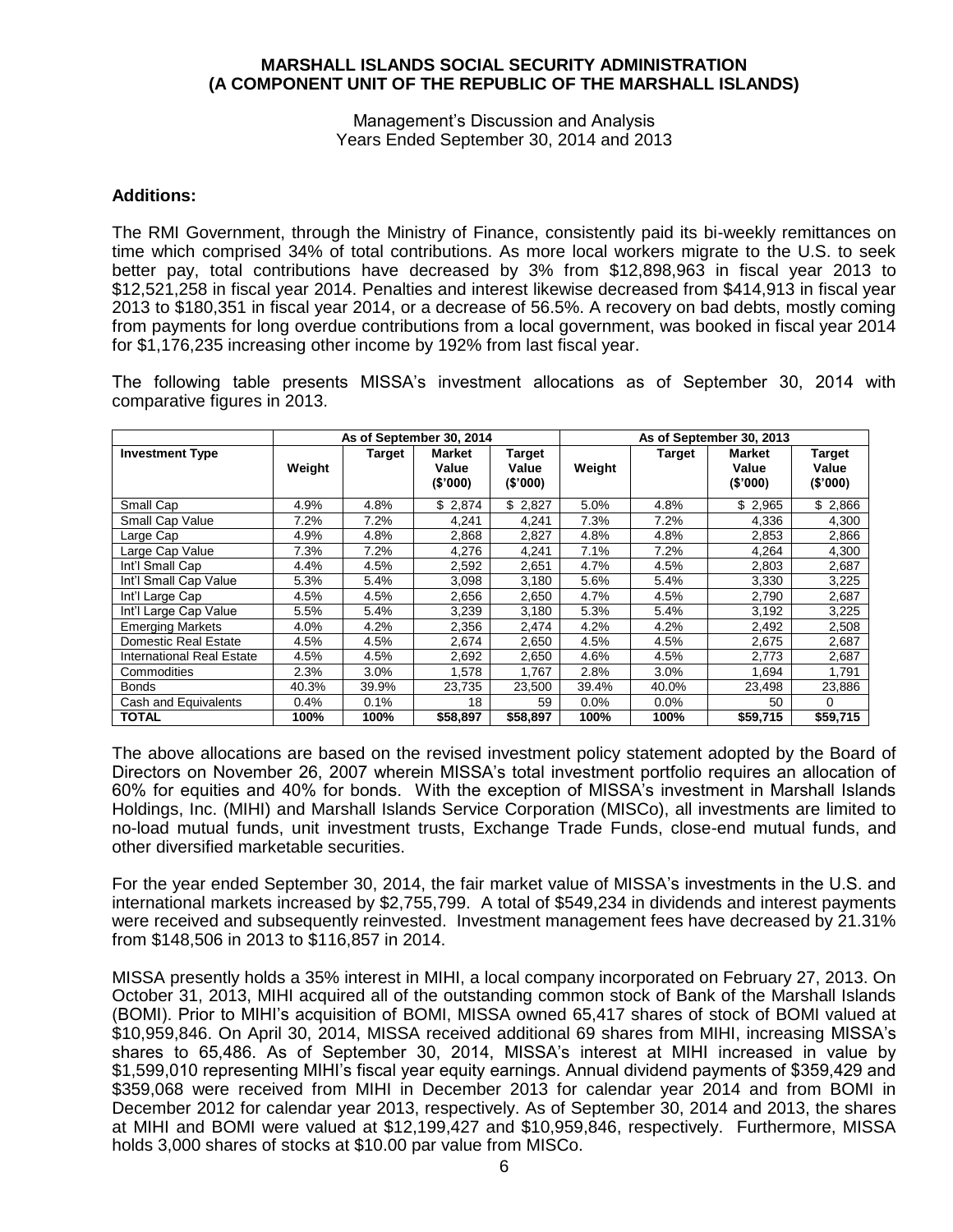Management's Discussion and Analysis Years Ended September 30, 2014 and 2013

## **Deductions:**

Deductions represent benefit payments and administrative expenses. For the year ended September 30, 2014, total deductions amounted to \$19,351,933, which is 7.73% higher than the \$17,963,563 paid in the previous year. As more workers reach retirement age, benefit payments for fiscal year 2014 increased steadily by 7.29% to a total of \$18,447,543 as compared to \$17,107,670 paid in fiscal year 2013. Administrative expenses were maintained within the budgetary limits. For the years ended September 30, 2014 and 2013, MISSA's administrative expenses totaled \$904,390 and \$855,893, respectively. These amounts represent 7% and 6% of total contributions generated during these respective years. As mandated by the Social Security Act of 1990, MISSA's administrative expenses have an allowable ceiling of as much as 20% of total revenues for any given year.

## **FUTURE ECONOMIC OUTLOOK**

It has been more than a year now since public hearings were conducted on Majuro and Ebeye on the proposed amendments to the Social Security Act of 1990, also known as Bill No. 43. As a decision has yet to be reached by the country's legislators, MISSA's financial standing is expected to continue to hang in the balance. Although MISSA understands the public's disagreement on the radical changes embodied in the bill, it remains firm on its conviction that time is of the essence. The Retirement Fund's imminent bankruptcy is no longer a question of why but when. And if this happens, the economic and social repercussion will bring enormous financial burden to almost every family in the country, way beyond and more painful than the 22% cut in benefits and 2% increase in the tax rate as proposed under Bill No. 43.

The proposed reforms do not guarantee a complete fix to MISSA's financial problems. In fact, it will only extend the life of the Retirement Fund by about 15 years, after which, benefits will again surpass contributions. MISSA is now looking into a more sustainable and long-term solution by considering the option to convert its Defined Benefit (DB) system to a Defined Contribution (DC) plan. A series of consultations has been started with certain professionals specializing in system conversion. However, the current figures do not look promising. Based on MISSA's latest actuarial valuation report (as of October 1, 2013), its funded status increased by 3% to 26% from 23% reported 2 years earlier. This simply means that if MISSA will pay today for all benefits earned as of today that are either already being paid or may be paid in the future, it can only afford to pay 26 cents for every dollar worth of benefit. Likewise, the report revealed that by October 1, 2015, MISSA's funded status would have dropped to 25% and by 2032, the fund will be completely used up. Assuming that the RMI Government will subsidize MISSA with \$2 million in annual contributions but will not act on Bill No. 43, it will add additional years to the life of the fund; however, the funded status by 2032 will be reduced to 13%.

MISSA's Management and the Board are now seriously considering several options toward a DC plan conversion that were recommended by a certain consultant who was instrumental in rehabilitating one of the financially distressed Retirement Funds in the Pacific region. A DC plan is similar to the concept of a savings or thrift plan where individual accounts are set up for contributors while benefits are based on the amounts credited to these accounts (through employer and employee contributions) plus any investment earnings on the money in the account. Except for the social security systems of RMI, FSM and Palau, almost all of the Pacific Island countries are now under a DC plan which is also known as a Provident Fund. The biggest challenge that MISSA faces when it converts to a DC plan is on how to allocate the available assets among the present beneficiaries and the rest of the wage earners who continue to contribute to the system but are not yet receiving benefits, considering MISSA's 26% funded status.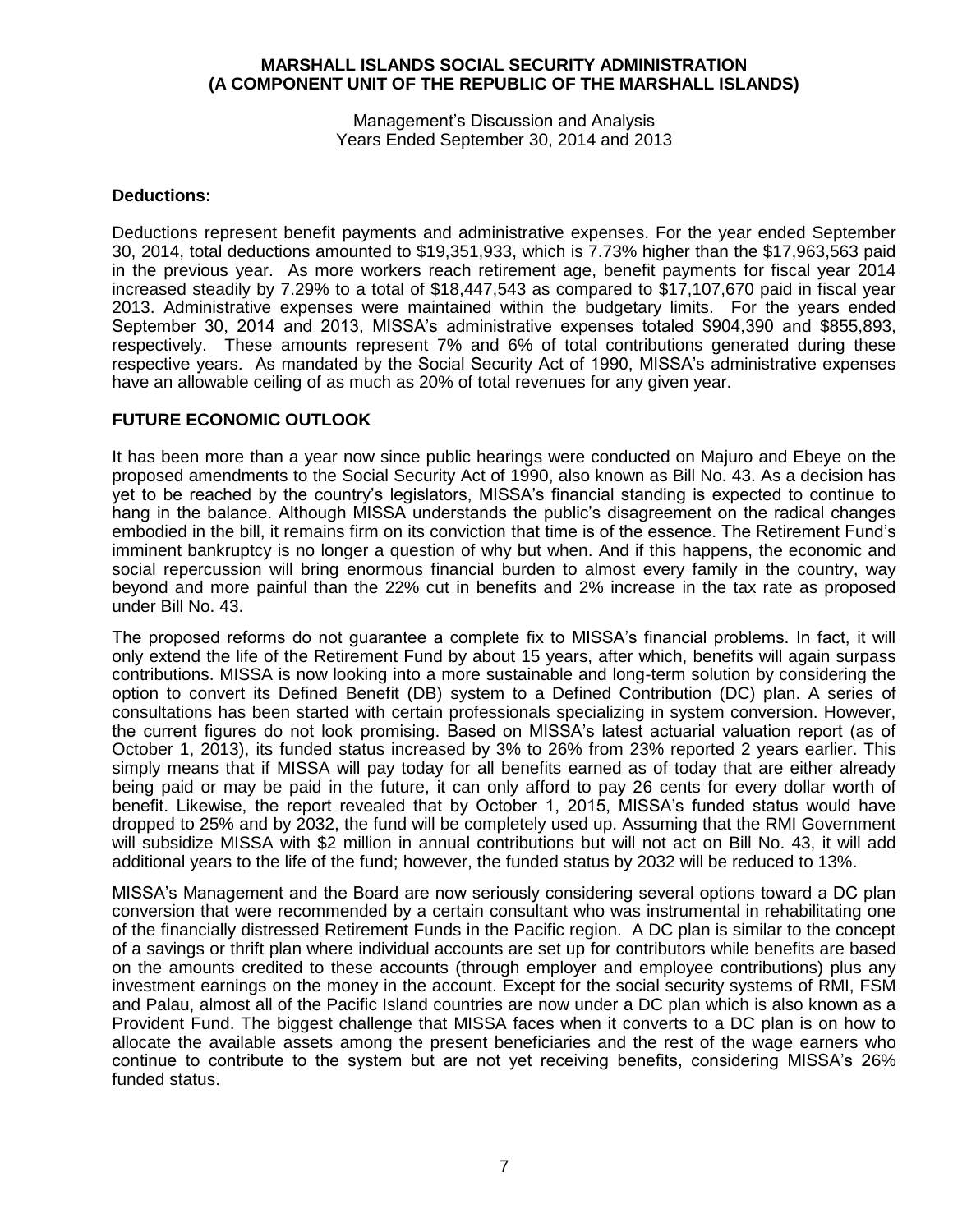Management's Discussion and Analysis Years Ended September 30, 2014 and 2013

Tax compliance continues to be a formidable challenge to the Administration. Fiscally ailing state owned enterprises, government agencies and local government units owing millions of dollars to MISSA remain in arrears in their payment. Legal remedies, although effective, could only provide additional revenues to a certain degree.

Based on MISSA's FY 2015 budget, it is projected that benefits will exceed contributions by more than \$6 million and this gap will continue to widen over the years unless drastic reforms are enforced. Despite the RMI Government and top private employers consistently paying their taxes on time, contributions are projected to remain flat, or likely to drop due to the country's stagnant economy and very high unemployment rate. The continual migration of local workers to the United States in search of better pay also had a substantial impact on MISSA's revenues. In FY 2013, there were 11,054 reported wage earners who paid their taxes. As of the end of FY 2014, it dropped to 9,664. This translates to 13% decline in the number of our labor force which is further aggravated by lack of new employment opportunities in the country.

After adding up MISSA's \$900 thousand annual administrative expenses to the benefit payments, although being maintained at sparing level, operating deficit will likely exceed \$6 million. This simply means that for every dollar worth of benefits that MISSA pays, only 72 cents will come from contributions while the remaining 28 cents will be provided by investment withdrawal. It is estimated that by 2024, contributions will equal only 45% of annual benefits.

Between FYs 2012 and 2014, MISSA has drawn down a total of \$9 million not to mention the \$5 million worth of TCDs withdrawn by MISSA in the earlier years. For FY 2015, another \$6 million will be withdrawn from the Fund so MISSA can meet its monthly benefit payments on time. If these series of investment drawdowns continue persistently, MISSA's resources will be fully depleted within 20 years.

Fortunately, MISSA's local and offshore investments continue to accumulate positive yields resulting to its net position reaching \$72.3 million as of September 30, 2014, slightly short of the \$72.9 million recorded last FY. In FY 2015, the Administration is expecting to increase its 36% controlling interest at MIHI with another \$1.2 million representing MISSA's share in MIHI's profitable operations, not to mention the annual cash dividends expected from the company. Despite the projected drawdowns in MISSA's offshore investments, the Administration remains hopeful that in the coming months, the world market will fare better than its September 2014 performance when the market value of MISSA's investments dropped by almost \$2 million. This loss cut back MISSA's FY 2014 offshore investment gain to \$4.6 million, lower than the gains of \$8.0 million and \$8.5 million in FYs 2013 and 2012, respectively.

In the next twelve months, MISSA will be distributing an average of \$1.6 million worth of benefits to more than 4,400 beneficiaries of the Marshall Islands Retirement Fund. Just like in the past, all of them will be expecting that MISSA will pay them on time. But there lies a difficult question ahead – How long can MISSA ensure uninterrupted benefit payments? Will MISSA have enough resources in the next 10 years?

## **CONTACTING MISSA'S FINANCIAL MANAGEMENT**

This financial report is designed to provide our beneficiaries and others a general overview of MISSA's finances and to demonstrate its accountability for the money it collects. If you have questions about this report or need additional financial information, contact the Administrator, P.O. Box 175, Majuro, MH 96960 or via email at [missa3@ntamar.net.](mailto:missa3@ntamar.net)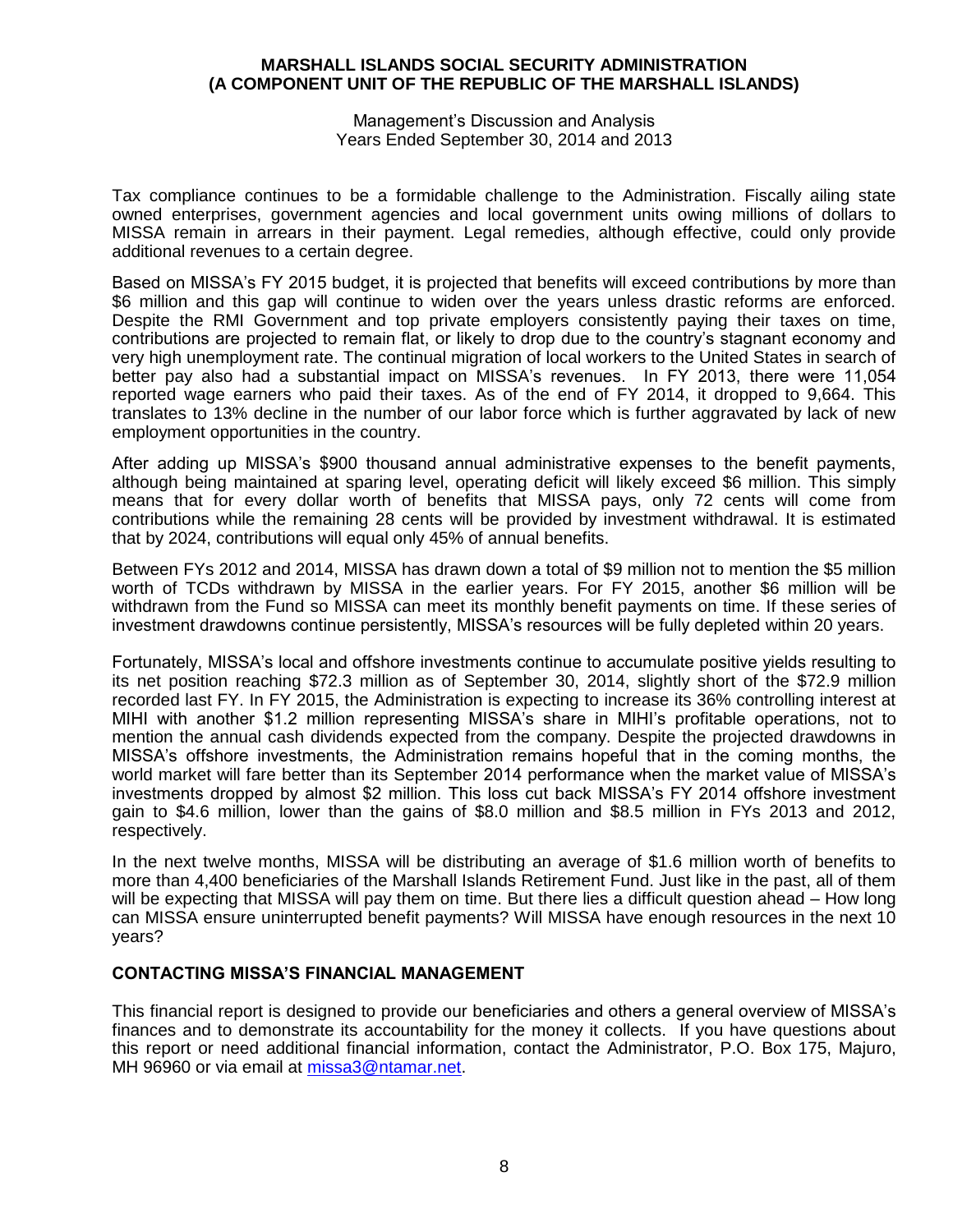## Statements of Fiduciary Net Position September 30, 2014 and 2013

|                                                                                                    | 2014                                        | 2013                                         |
|----------------------------------------------------------------------------------------------------|---------------------------------------------|----------------------------------------------|
| <b>ASSETS</b>                                                                                      |                                             |                                              |
| Cash                                                                                               | \$<br>986,958                               | \$<br>1,767,762                              |
| Receivables, net:<br>Contributions<br>Other                                                        | 1,825,889<br>570,819                        | 2,019,730<br>485,992                         |
| Total receivables, net                                                                             | 2,396,708                                   | 2,505,722                                    |
| Investments:<br>Cash management<br><b>Stocks</b><br><b>Mutual funds</b>                            | 15,626<br>18,518,418<br>52,554,234          | 49,943<br>17,373,802<br>53,280,890           |
| <b>Total investments</b>                                                                           | 71,088,278                                  | 70,704,635                                   |
| Capital assets, net<br><b>Total assets</b>                                                         | 86,151<br>74,558,095                        | 55,493<br>75,033,612                         |
| <b>LIABILITIES</b>                                                                                 |                                             |                                              |
| Accounts payable<br>Other liabilities and accruals<br>Due to affiliate<br><b>Total liabilities</b> | 55,412<br>103,110<br>2,032,916<br>2,191,438 | 157,426<br>126,052<br>1,761,952<br>2,045,430 |
| Contingency                                                                                        |                                             |                                              |
| <b>NET POSITION</b>                                                                                |                                             |                                              |
| Held in trust for retirement, disability and survivors' benefits                                   | \$<br>72,366,657                            | \$<br>72,988,182                             |

See accompanying notes to financial statements.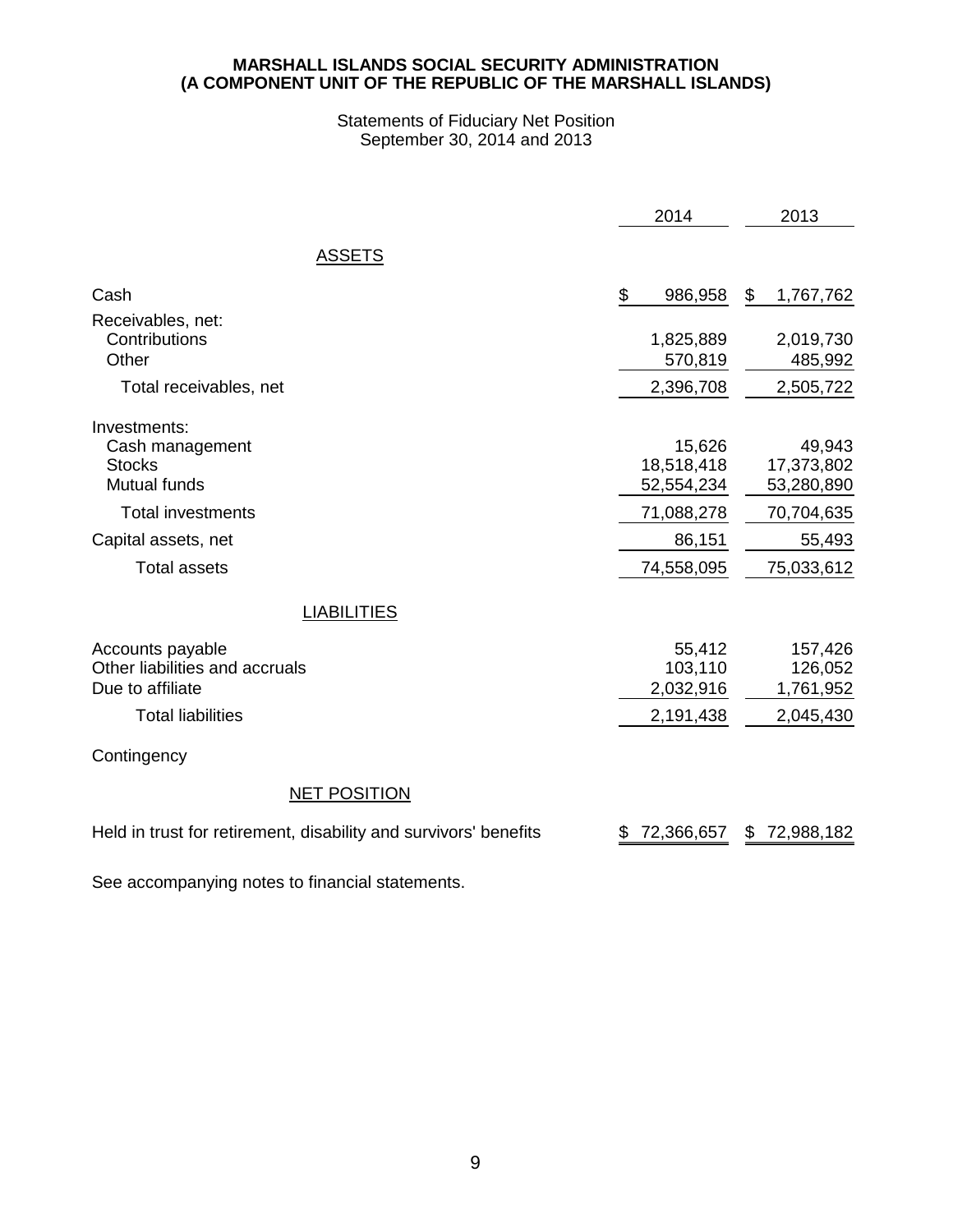## Statements of Changes in Fiduciary Net Position Years Ended September 30, 2014 and 2013

|                                                                                                   | 2014                                          | 2013                                          |
|---------------------------------------------------------------------------------------------------|-----------------------------------------------|-----------------------------------------------|
| Additions:<br>Contributions:                                                                      |                                               |                                               |
| Private employees<br>Government employees<br>Penalties and interest                               | \$<br>8,195,219<br>4,326,039<br>180,351       | \$<br>8,915,779<br>3,983,184<br>414,913       |
| <b>Total contributions</b>                                                                        | 12,701,609                                    | 13,313,876                                    |
| Investment income:<br>Net change in the fair value of investments<br><b>Dividends</b><br>Interest | 4,354,809<br>544,161<br>5,073                 | 7,017,252<br>1,169,089<br>6,230               |
| Total investment income<br>Less investment expense:<br>Investment management and custodial fees   | 4,904,043<br>116,857                          | 8,192,571<br>148,506                          |
| Net investment income                                                                             | 4,787,186                                     | 8,044,065                                     |
| Other additions                                                                                   | 1,241,613                                     | 624,258                                       |
| <b>Total additions</b>                                                                            | 18,730,408                                    | 21,982,199                                    |
| Deductions:<br>Benefit payments:                                                                  |                                               |                                               |
| Retirement<br>Survivors<br><b>Disability</b><br>Lump sum                                          | 11,373,370<br>6,083,229<br>791,656<br>199,288 | 10,585,297<br>5,617,160<br>799,487<br>105,726 |
| Total benefit payments                                                                            | 18,447,543                                    | 17,107,670                                    |
| Administrative                                                                                    | 904,390                                       | 855,893                                       |
| <b>Total deductions</b>                                                                           | 19,351,933                                    | 17,963,563                                    |
| Change in net position                                                                            | (621, 525)                                    | 4,018,636                                     |
| Net position at beginning of year                                                                 | 72,988,182                                    | 68,969,546                                    |
| Net position at end of year                                                                       | 72,366,657<br>\$                              | \$<br>72,988,182                              |
|                                                                                                   |                                               |                                               |

See accompanying notes to financial statements.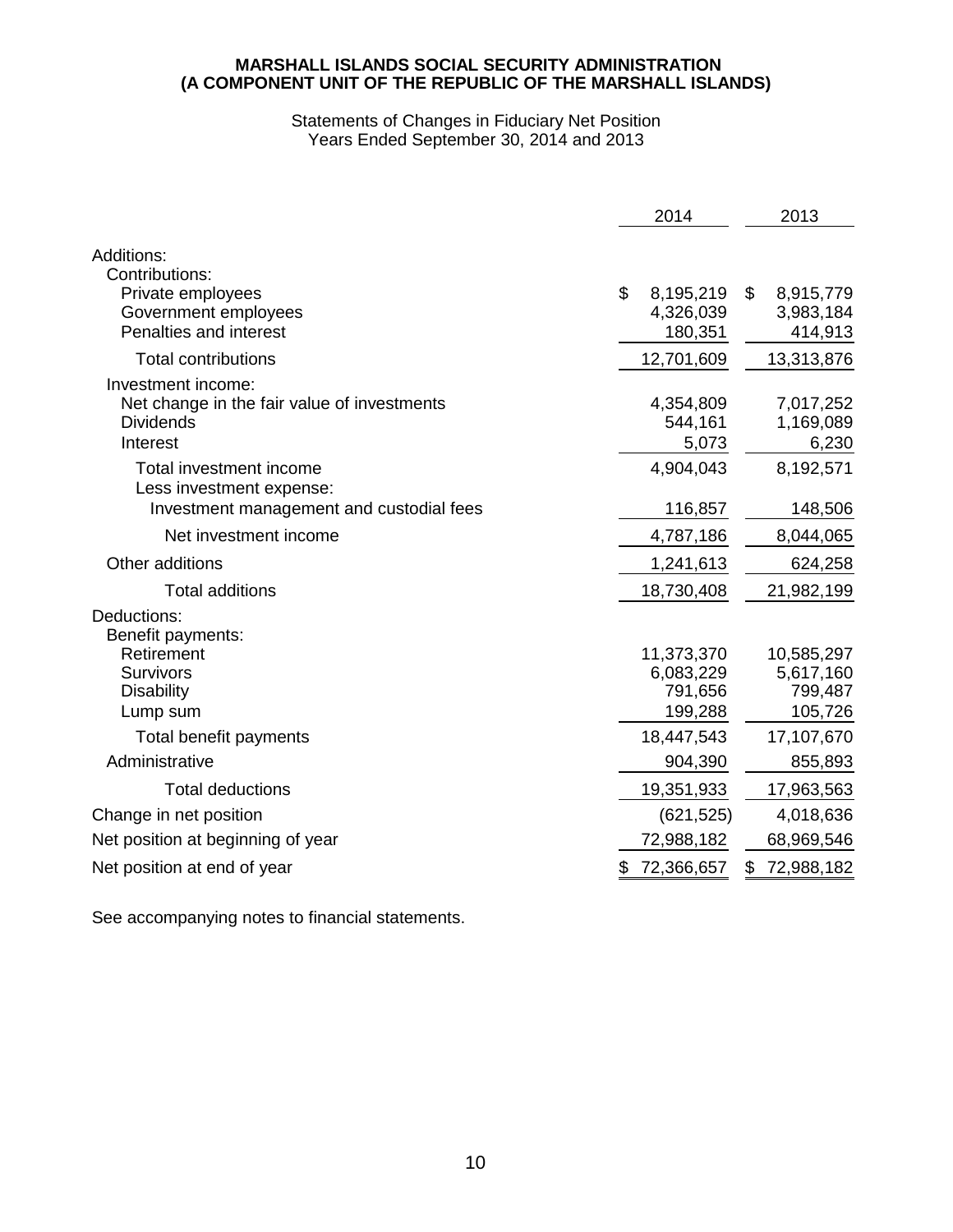Notes to Financial Statements September 30, 2014 and 2013

## (1) Organization

The Marshall Islands Social Security Administration (MISSA), a component unit of the Republic of the Marshall Islands (RepMar), was established pursuant to RepMar Public Law 1990-75 (the Social Security Act of 1990), as amended. The law repealed the Social Security Act of 1987 and established MISSA to administer the Marshall Islands Social Security Retirement Fund (the Retirement Fund). The Retirement Fund was established to provide a financially sound social security system with pension benefits and early retirement, whereby workers would be ensured a measure of security in their old age and during disability, and whereby surviving spouses and surviving children of deceased workers would be ensured support after the loss of the family's income. Additionally, MISSA is responsible for processing, monitoring and distributing benefit claims under the Prior Service Benefits Program (see note 3). Accordingly, MISSA established the Prior Service Fund to account for activities under this program.

MISSA operates under the authority of a seven-member Board of Directors appointed by the Cabinet of RepMar.

## (2) Summary of Significant Accounting Policies

Governmental Accounting Standards Board (GASB) Statement No. 34, *Basic Financial Statements - and Management's Discussion and Analysis - for State and Local Governments*, which was subsequently amended by Statement No. 37, *Basic Financial Statements - and Management's Discussion and Analysis - for State and Local Governments: Omnibus* and modified by Statement No. 38, *Certain Financial Statement Note Disclosures,* establish financial reporting standards for governmental entities, which includes the requirement for MISSA to present Management's Discussion and Analysis (MD&A). The MD&A is considered to be required supplementary information and precedes the basic financial statements. In addition, these statements require that resources be classified for accounting and reporting purposes as held in trust for retirement, disability and survivors' benefits.

Management of MISSA has determined that, per its enabling legislation, the net position of MISSA is to be held in trust for retirement, disability and survivors' benefits.

## A. Basis of Accounting

MISSA is accounted for as a Fiduciary Fund Type - Private Purpose Trust Fund and prepares its financial statements using the accrual basis of accounting. It recognizes employee and employer contributions as revenues in the quarter employee earnings are paid. Retirement benefits are recognized as expenses when payable. Expenses are recorded when the corresponding liabilities are incurred regardless of when payment is made.

## B. Future Liabilities and Contributions

No recognition is given in the accompanying financial statements to the present value of the liabilities of prospective benefit payments or the present value of future contributions required from employees or employers.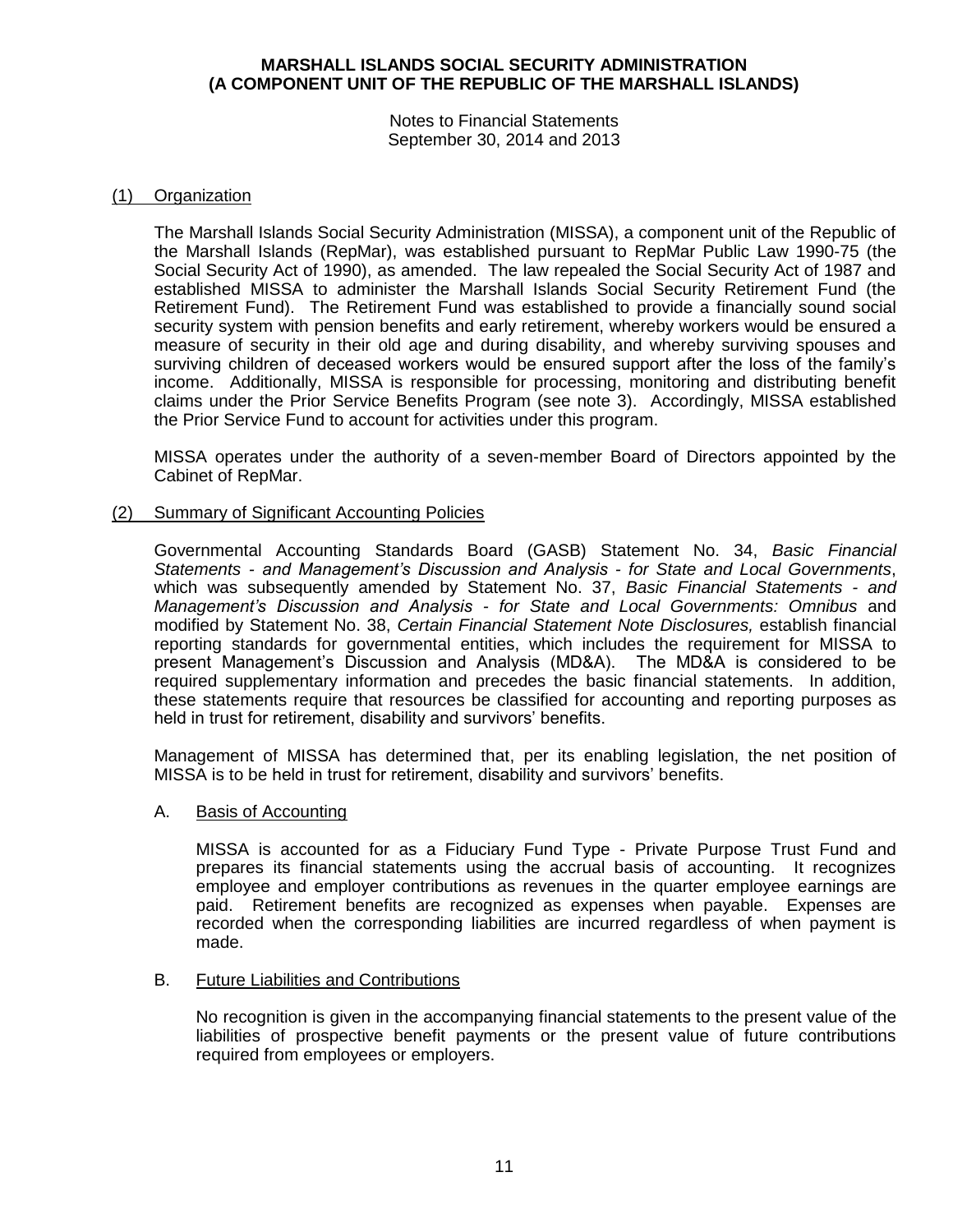Notes to Financial Statements September 30, 2014 and 2013

## (2) Summary of Significant Accounting Policies, Continued

C. Cash

For the purposes of the statements of fiduciary net position, cash includes cash on hand and cash in checking and savings accounts.

## D. Investments

Investments and related investment earnings are recorded at fair value. Fair value is the amount at which an investment could be exchanged in a current transaction between willing parties, other than in a forced or liquidation sale.

Investments of 20% or more of the voting stock of an investee are presumed to give the investor significant influence and are carried using the equity method. Under the equity method, the investor records, as earnings or loss, its proportionate share of the investee's earnings or loss.

## E. Receivables and the Allowance for Doubtful Accounts

Contributions receivable are due from employers located within the Republic of the Marshall Islands. These receivables are not collateralized and are non-interest bearing.

The allowance for doubtful accounts is stated at an amount which management believes will be adequate to absorb possible losses on accounts receivable that may become uncollectible based on evaluations of the collectability of these accounts. The allowance is established through a provision for bad debts charged to expense.

F. Fixed Assets

Fixed assets with a cost that equals or exceeds \$200 are generally capitalized at the time of acquisition. Depreciation is provided using the straight-line basis over the estimated useful lives of the respective assets. The estimated useful lives of these assets are as follows:

| Buildings and improvements 5 - 15 years |               |
|-----------------------------------------|---------------|
| Motor vehicles                          | $3 - 5$ years |
| Computer equipment                      | 3 years       |
| <b>Furniture</b>                        | 5 years       |
| Office equipment                        | 3 years       |

## G. Deferred Outflows of Resources

In addition to assets, the statements of fiduciary net position will sometimes report a separate section for deferred outflows of resources. This separate financial statement element, deferred outflows of resources represents a consumption of net position that applies to a future period and so will not be recognized as an outflow of resources (deduction of net position) until then. MISSA has no items that qualify for reporting in this category.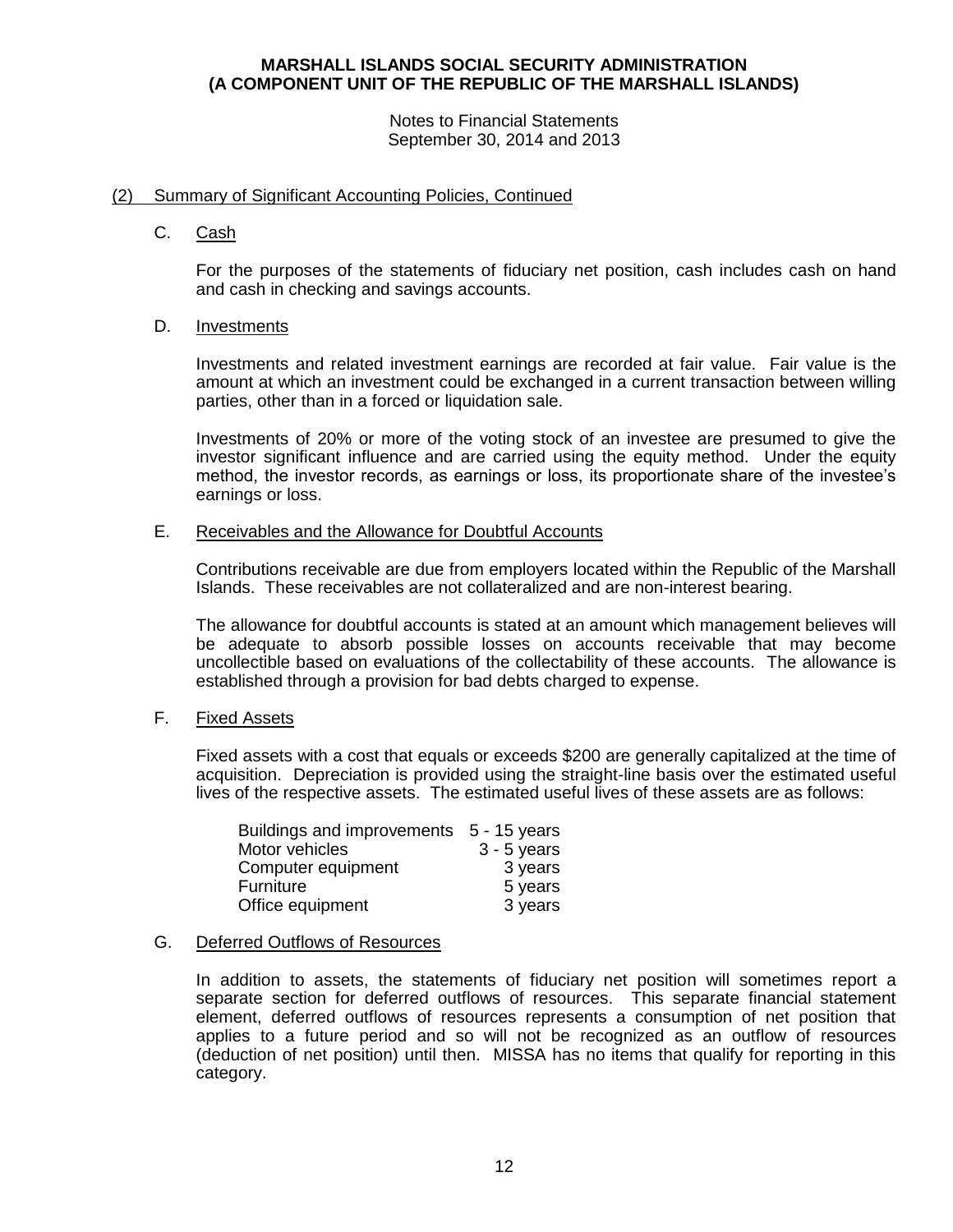Notes to Financial Statements September 30, 2014 and 2013

## (2) Summary of Significant Accounting Policies, Continued

## H. Compensated Absences

Annual vacation leave is earned by all permanent employees and accumulates at the rate of one working day per bi-weekly pay period. Upon termination, employees are eligible to receive compensation for their accrued annual leave balances. As of September 30, 2014 and 2013, the accumulated annual leave liability amounted to \$33,283 and \$27,114, respectively, and is included in the statements of fiduciary net position within other liabilities and accruals.

No liability is recorded for non-vesting accumulating rights to receive sick pay benefits. The accumulated estimated amount of unused sick leave as of September 30, 2014 and 2013 is \$19,244 and \$24,230, respectively.

## I. Deferred Inflows of Resources

In addition to liabilities, the statements of fiduciary net position will sometimes report a separate section for deferred inflows of resources. This separate financial statement element, deferred inflows of resources represents an acquisition of net position that applies to a future period and so will not be recognized as an inflow of resources (additions to net position) until then. MISSA has no items that qualify for reporting in this category.

## J. Contributions

Contributions to the Retirement Fund are governed by the Social Security Act of 1990, as amended, which imposes a tax on the quarterly income of every employee not currently subject to the United States Social Security System or any other recognized Social Security System, equal to seven percent of wages received.

Maximum quarterly taxable wages are \$5,000. Every employer is required to contribute an amount equal to that contributed by employees.

## K. Benefit Obligations

Retirement benefits are paid to every person who is a service insured or a fully insured individual as defined by the Social Security Act of 1990, as amended, has attained an age of sixty years and has filed an application for old age insurance benefits. Benefits are also paid to surviving spouses of deceased workers, subject to eligibility requirements, as long as they do not remarry. Eligible children who are not married and are not working may also receive benefits until age eighteen (18) or up until age twenty-two (22), if in school. Eligible children who become disabled before age twenty-two will continue to receive benefits for the duration of the disability. Disability benefits are paid to qualified workers for the duration of the disability or until retirement or death, at which time retirement or survivor benefits become available.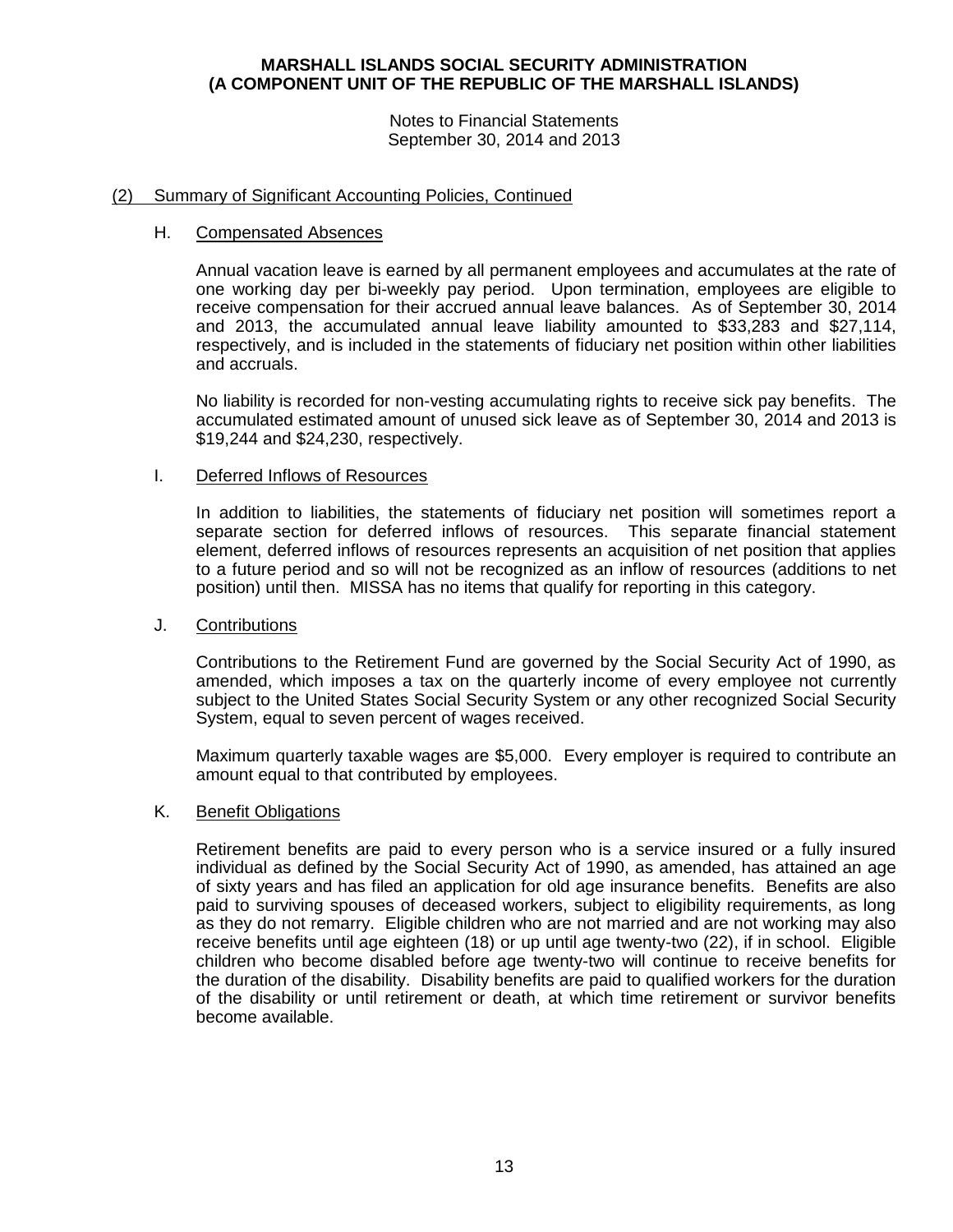Notes to Financial Statements September 30, 2014 and 2013

## (2) Summary of Significant Accounting Policies, Continued

K. Benefit Obligations, Continued

Effective October 1, 1990, benefits are paid monthly and are computed as follows:

- a) Pension element two percent of index covered earnings, plus;
- b) Social element 14.5% of the first \$11,000 of cumulative covered earnings plus 0.7% of cumulative covered earnings in excess of \$11,000 but not in excess of \$44,000. The \$11,000 and \$44,000 bend points may be increased from time to time by wage index adjustments granted by the Board of MISSA.

The minimum benefit is \$129 per month, effective October 1, 1995.

## L. New Accounting Standards

During the year ended September 30, 2014, MISSA implemented the following pronouncements:

- GASB Statement No. 66, *Technical Corrections - 2012*, which enhances the usefulness of financial reports by resolving conflicting accounting and financial reporting guidance that could diminish the consistency of financial reporting. The implementation of this statement did not have a material effect on the accompanying financial statements.
- GASB Statement No. 67, *Financial Reporting for Pension Plans,* which revises existing guidance for the financial reports of most pension plans. The implementation of this statement did not have a material effect on the accompanying financial statements.
- GASB Statement No. 70, *Accounting and Financial Reporting for Nonexchange Financial Guarantees*, which requires a state or local government guarantor that offers a nonexchange financial guarantee to another organization or government to recognize a liability on its financial statements when it is more likely than not that the guarantor will be required to make a payment to the obligation holders under the agreement. The implementation of this statement did not have a material effect on the accompanying financial statements.

In June 2012, GASB issued Statement No. 68, *Accounting and Financial Reporting for Pensions,* which revises and establishes new financial reporting requirements for most governments that provide their employees with pension benefits. The provisions in Statement 68 are effective for fiscal years beginning after June 15, 2014. Management does not believe that the implementation of this statement will have a material effect on the financial statements of MISSA.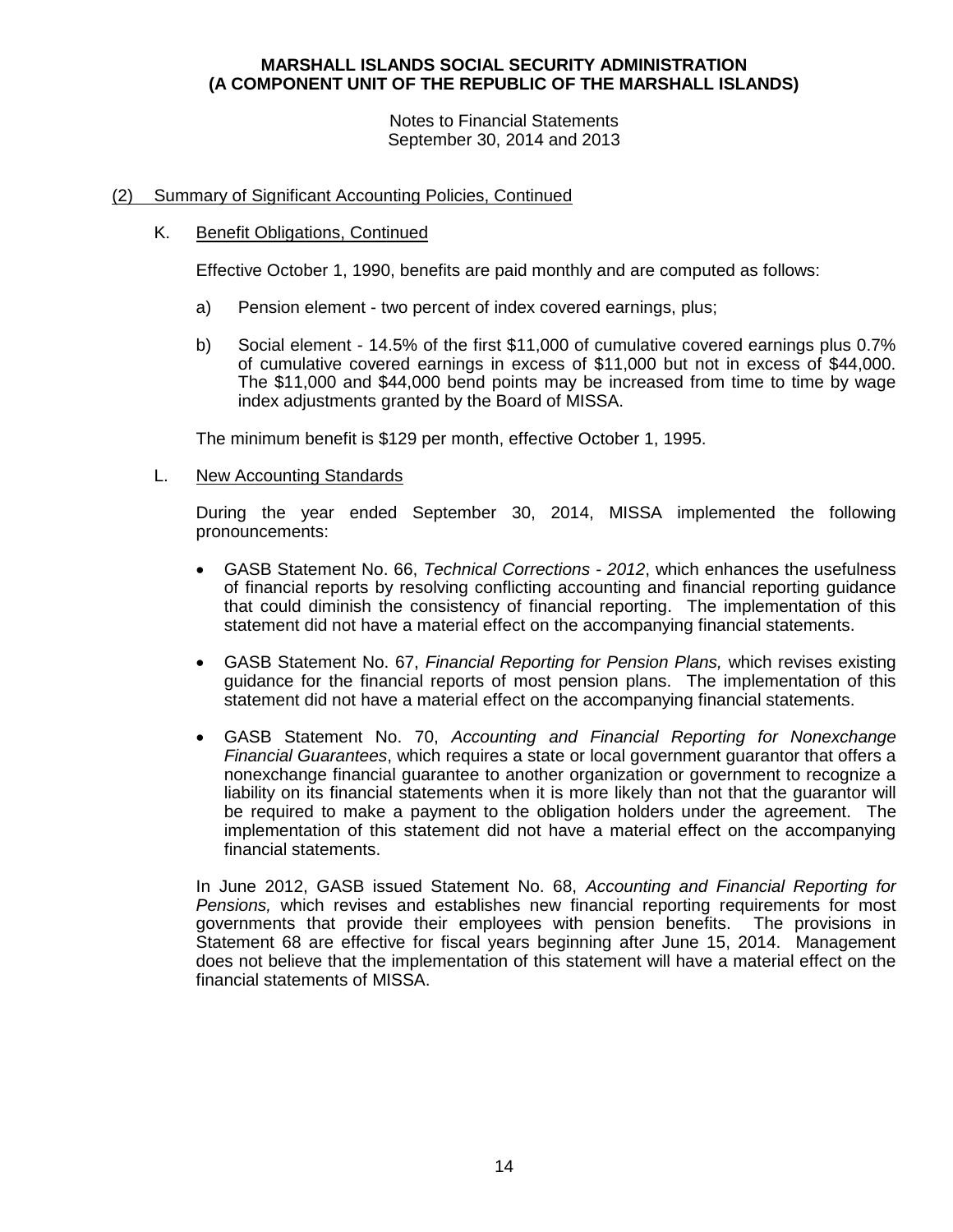Notes to Financial Statements September 30, 2014 and 2013

## (2) Summary of Significant Accounting Policies, Continued

## L. New Accounting Standards, Continued

In January 2013, GASB issued Statement No. 69, *Government Combinations and Disposals of Government Operations,* which improves accounting and financial reporting for state and local governments' combinations and disposals of government operations. Government combinations include mergers, acquisitions, and transfers of operations. A disposal of government operations can occur through a transfer to another government or a sale. The provisions in Statement 69 are effective for fiscal years beginning after December 15, 2013. Management has not yet determined the effect of implementation of this statement on the financial statements of MISSA.

In November 2013, GASB issued Statement No. 71, *Pension Transition for Contributions Made Subsequent to the Measurement Date - an amendment of GASB Statement No. 68,*  which addresses an issue regarding application of the transition provisions of Statement No. 68, *Accounting and Financial Reporting for Pensions*. The issue relates to amounts associated with contributions, if any, made by a state or local government employer or nonemployer contributing entity to a defined benefit pension plan after the measurement date of the government's beginning net pension liability. The provisions in Statement 71 are effective for fiscal years beginning after June 15, 2014. Management does not believe that the implementation of this statement will have a material effect on the financial statements of MISSA.

## M. Estimates

The preparation of financial statements in conformity with accounting principles generally accepted in the United States of America requires management to make estimates and assumptions that affect the reported amounts of net position and disclosure of contingent assets and liabilities at the date of the financial statements and the reported amounts of revenues and expenses during the reporting period. Actual results could differ from those estimates.

## (3) Prior Service Benefits Program

Under the terms of a Prior Service Claim Adjudication Service Agreement between MISSA and the Trust Territory Prior Service Trust Fund, MISSA is to provide for the processing of benefit claims and to assist in the monitoring of continuing eligibility under the Prior Service Program. The Prior Service Trust Fund Administration (PSTFA) will reimburse MISSA \$2,000 per annum plus an amount equal to eight percent of the total amount of automated and manual benefit payments. Any cost for MISSA personnel who assist in searching and locating prior service documents in cooperation with the Prior Service Administration will be reimbursed on a dollar for dollar basis.

On September 15, 2005, an agreement was entered into between the PSTFA Board and the U.S. Department of the Interior to delegate the Board's obligations to and responsibility for the enrollees eligible for the Prior Service Benefits Program to the Social Security Systems of the Republic of the Marshall Islands, the Republic of Palau, the Federated States of Micronesia, and the Retirement Fund of the Commonwealth of the Northern Mariana Islands. Based on the agreement, the Social Security Administration (SSA) of each Government shall be entitled to an administrative fee not to exceed 20% of the share of allocated funds.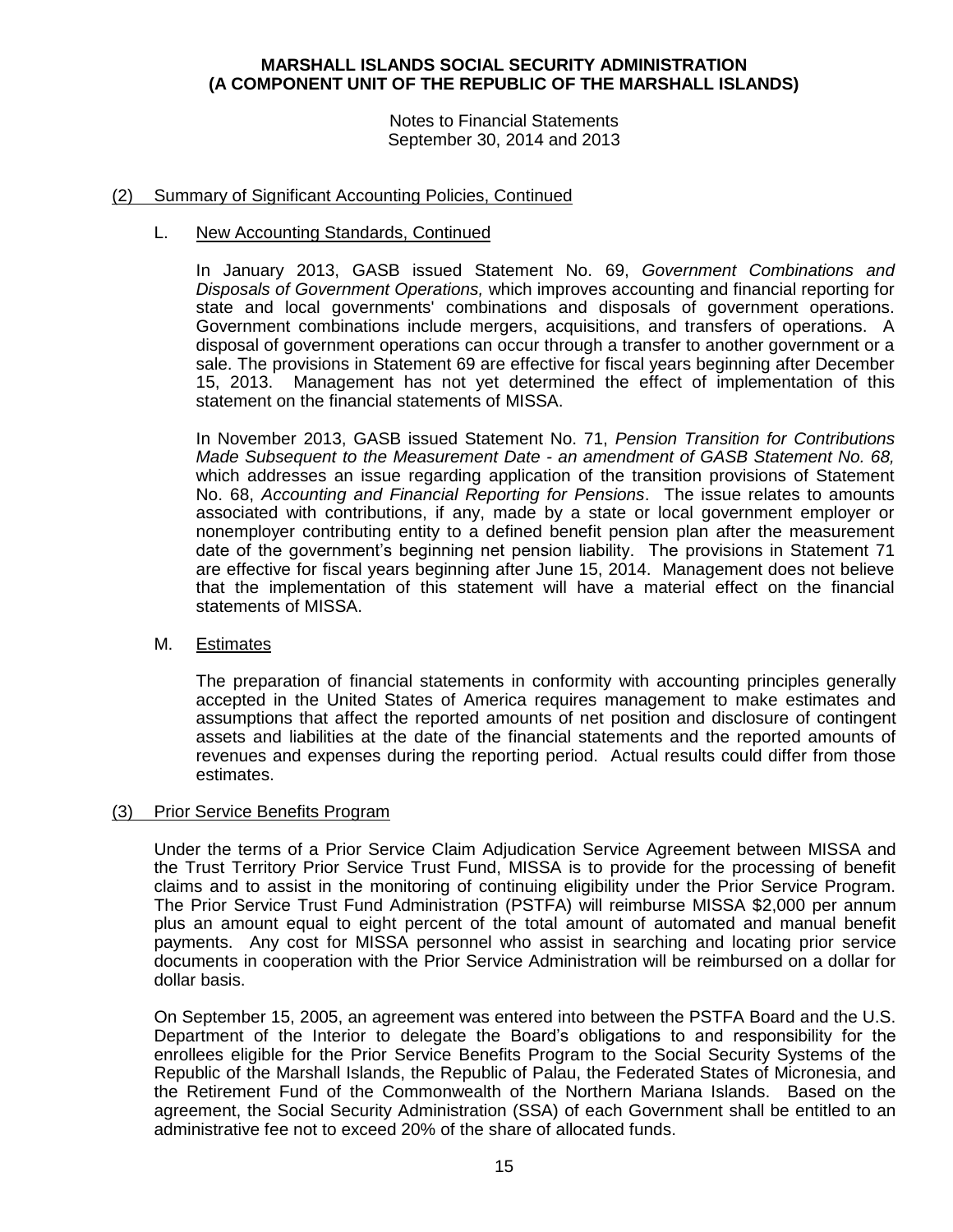Notes to Financial Statements September 30, 2014 and 2013

## (3) Prior Service Benefits Program, Continued

MISSA assumed administrative functions and received an allocation of \$40,000 and \$160,370 from PSTFA for the years ended September 30, 2014 and 2013, respectively. Total benefits and administrative expenditures for the years ended September 30, 2014 and 2013 amounted to \$129,449 and \$95,389, respectively. However, while MISSA accepts the liability for any amounts received, MISSA does not accept the obligation to pay future benefits unless additional funds are received from PSTFA. As of September 30, 2014, the amount of \$23,879 is available for future benefit payments under the Prior Service Benefits Program.

## (4) Deposits and Investments

The deposit and investment policies of MISSA are governed by its enabling legislation. The Board is required to engage one or more fund custodians to assume responsibility for the physical possession of MISSA's investments. Legally authorized investments are as follows:

- (i) Government obligations Obligations issued or guaranteed as to principal and interest by the Government of Republic of the Marshall Islands (RepMar) or by the Government of the United States, provided that the total market value of the investments in obligations guaranteed by Government of RepMar shall at the time of purchase not exceed twenty-five percent (25%) of the total market value of all investments of MISSA, and further provided that the principal and interest on each obligation are payable in the currency of the United States.
- (ii) Corporate obligations and mortgage-backed securities Obligations of any public or private entity or corporation created or existing under the laws of the RepMar or of the United States or any state, territory or commonwealth thereof, or obligations of any other government or economic community which are payable in United States dollars, or pass through and other mortgage-backed securities provided that the obligation is issued by an agency of the United States Government or is rated in one of the four highest categories by two nationally recognized rating agencies in the United States. No investment under this heading shall exceed five percent of the market value of the Retirement Fund or ten percent of the outstanding value of the issue at the time of purchase.
- (iii) Preferred and common stocks Shares of preferred or common stocks of any corporation created or existing under the laws of the RepMar or under the laws of the United States or any state, territory or commonwealth thereof provided that the purchase of such shares shall be considered reasonable and prudent by MISSA's investment advisor at the time of purchase, that not more than fifteen percent (15%) percent of the market value of the Retirement Fund shall be invested in the stock of any one corporation, and that not more than twenty-five percent (25%) percent of the market value of the Retirement Fund shall be invested in any one industry group.
- (iv) Insurance company obligations Contracts and agreements supplemental thereto providing for participation in one or more accounts of a life insurance company authorized to do business in the RepMar or in any state, territory or commonwealth of the United States provided that the total market value of these investments at no time shall exceed ten percent (10%) of all investments of the Retirement Fund.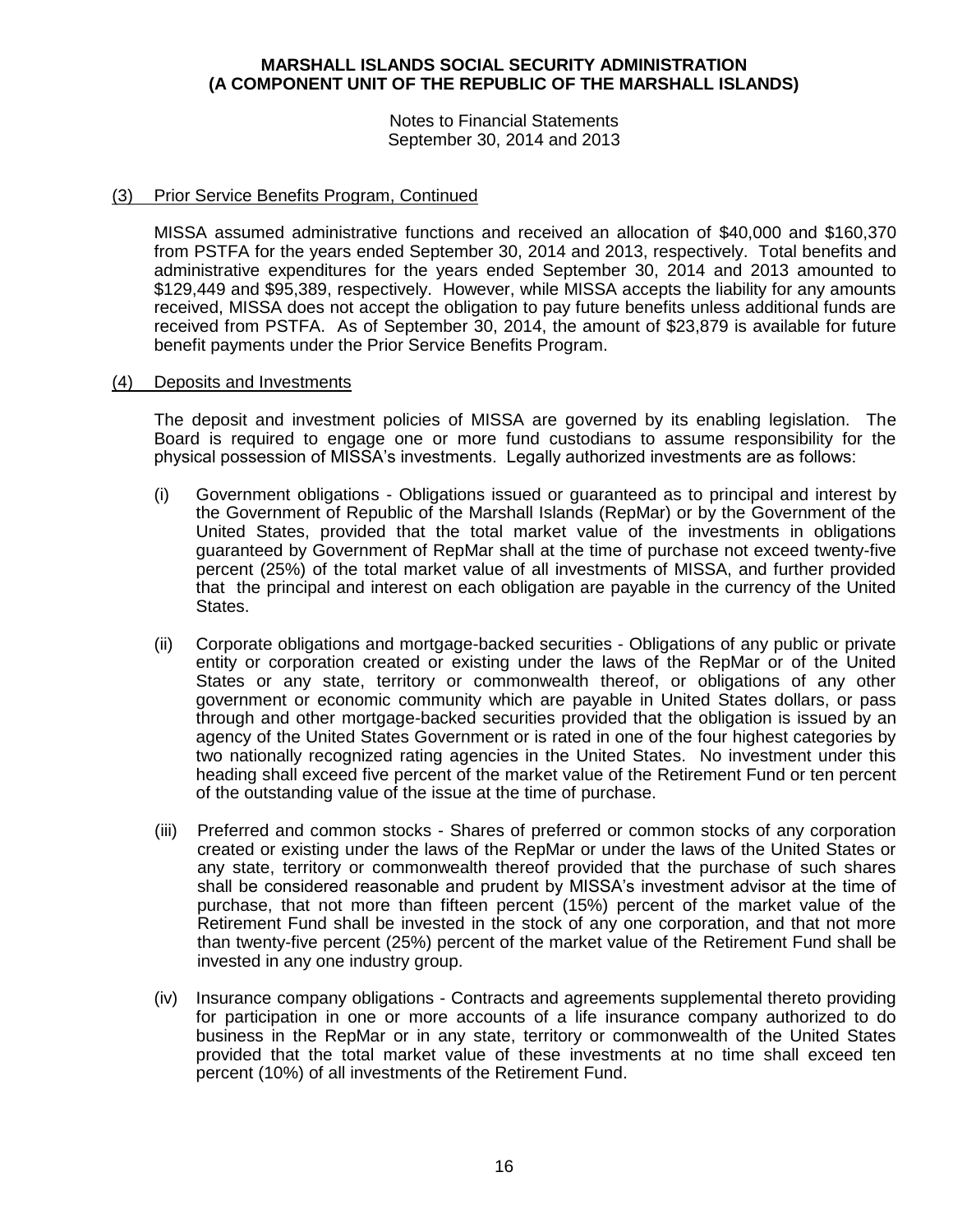Notes to Financial Statements September 30, 2014 and 2013

## (4) Deposits and Investments, Continued

A. Deposits:

Custodial credit risk is the risk that in the event of a bank failure, MISSA's deposits may not be returned to it. Such deposits are not covered by depository insurance and are either uncollateralized or collateralized with securities held by the pledging financial institution or held by the pledging financial institution but not in the depositor-government's name. MISSA does not have a deposit policy for custodial credit risk.

As of September 30, 2014 and 2013, the carrying amount of MISSA's cash was \$986,958 and \$1,767,762, respectively, and the corresponding bank balances were \$1,343,043 and \$2,104,177, respectively. As of September 30, 2014 and 2013, bank deposits in the amount of \$297,803 and \$327,604, respectively, were maintained in a financial institution subject to Federal Deposit Insurance Corporation (FDIC) insurance. The remaining bank deposits of \$1,045,240 and \$1,776,573, respectively, are maintained in a financial institution not subject to depository insurance. MISSA does not require collateralization of its cash deposits; therefore, deposit levels in excess of FDIC insurance coverage are uncollateralized. Accordingly, these deposits are exposed to custodial credit risk.

B. Investments:

As of September 30, 2014 and 2013, investments at fair value are as follows:

|                       | 2014         | 2013         |
|-----------------------|--------------|--------------|
| Mutual funds          | \$52,554,234 | \$53,280,890 |
| Stock                 | 6,288,991    | 6,383,956    |
| Cash management funds | 15.626       | 49,943       |
|                       | \$58,858,851 | \$59,714,789 |

Additionally, as of September 30, 2013, MISSA owned 65,417 shares of common stock of Bank of Marshall Islands (BOMI), which engages in commercial banking services in the Republic of the Marshall Islands (RMI). On October 31, 2013, MISSA's shares in BOMI were converted to the same number of shares of common stock of Marshall Islands Holdings, Inc. (MIHI), which engages in all aspects of holding company activities in the RMI and which is now the sole shareholder of BOMI. As of September 30, 2014, MISSA owns 65,509 shares of common stock of MIHI.

MISSA also owns 3,000 shares of common stock of Marshall Islands Service Corporation (MISC), which is majority-owned by MIHI.

The investments in MIHI and BOMI are accounted for on the equity method since the investments constitute 35% ownership share in each investee as of September 30, 2014 and 2013, respectively. At September 30, 2014 and 2013, MISSA's investment in MIHI and BOMI, respectively, amounted to \$12,199,427 and \$10,959,846, respectively. The investment in MISC is accounted for at cost since the fair market value is not readily available. At September 30, 2014 and 2013, MISSA's investment in MISC amounted to \$30,000.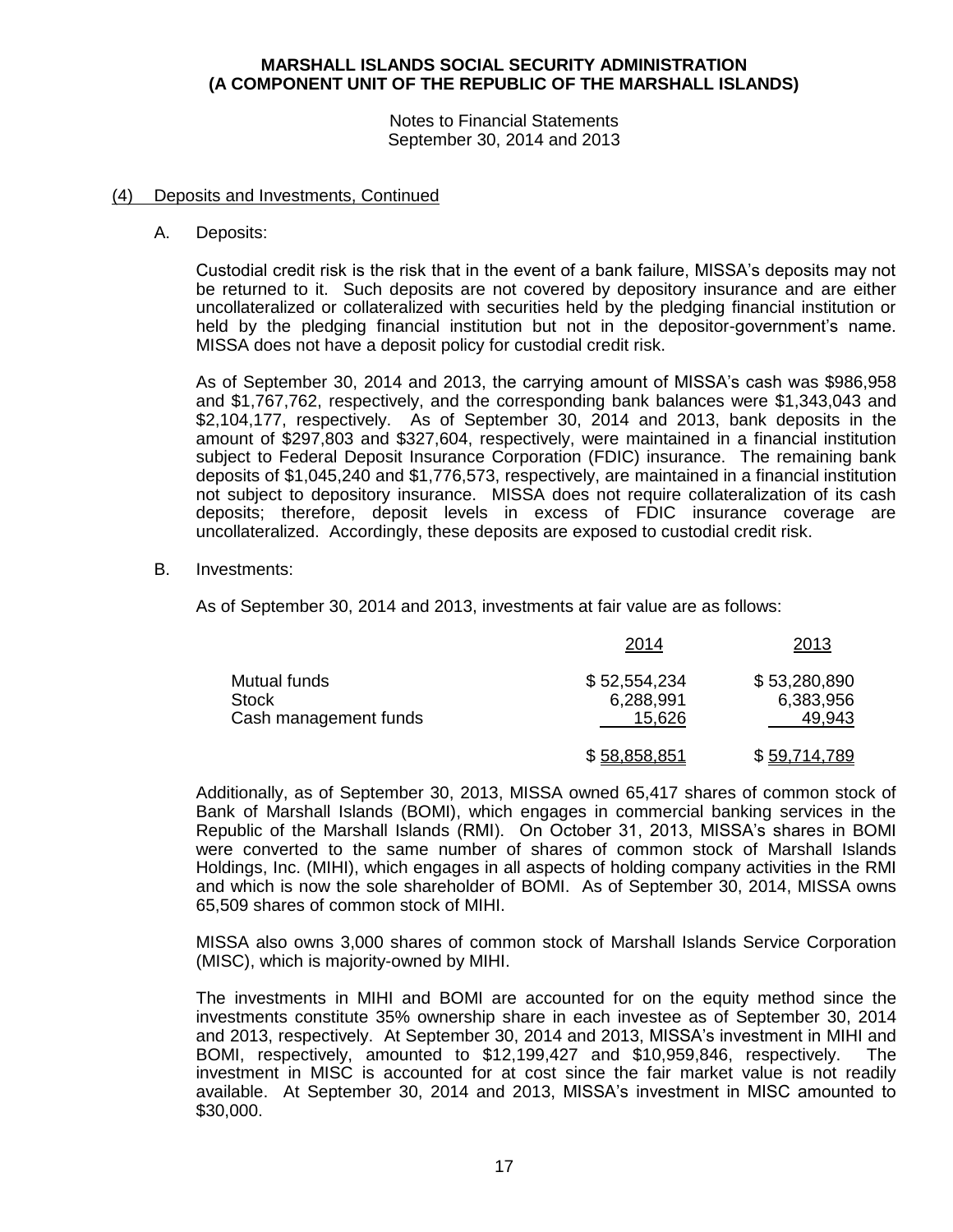Notes to Financial Statements September 30, 2014 and 2013

## (4) Deposits and Investments, Continued

B. Investments, Continued:

As of September 30, 2014 and 2013, MISSA maintained bank deposits with BOMI totaling \$1,045,240 and \$1,776,573, respectively. During the years ended September 30, 2014 and 2013, MISSA received cash dividend payments from MIHI and BOMI, respectively, of \$359,429 and \$359,068, respectively.

As of September 30, 2014 and 2013, the total net increase in fair value of investments included \$1,766,423 and \$1,255,556, respectively, of equity in the net earnings of MIHI and BOMI, respectively.

Credit risk for investments is the risk that an issuer or other counterparty to an investment will not fulfill its obligation. At September 30, 2014 and 2013, MISSA's investment portfolio did not include investments in debt securities. Accordingly, MISSA is not exposed to credit risk.

Custodial credit risk for investments is the risk that in the event of the failure of the counterparty to the transaction, MISSA will not be able to recover the value of investment or collateral securities that are in the possession of an outside party. MISSA's investments are held and administered by trustees. MISSA's custodian holds investment securities in MISSA's name. MISSA's custodian is not affiliated or related to investment brokers. Accordingly, these investments are not exposed to custodial credit risk.

Concentration of credit risk for investments is the risk of loss attributed to the magnitude of an entity's investment in a single issuer. GASB Statement No. 40 requires disclosure by issuer and amount of investments in any one issuer that represents five percent (5%) or more of total investments for MISSA. Investments issued or explicitly guaranteed by the U.S. government and investments in mutual funds, external investment pools, and other pooled investments are excluded from this requirement. There was no concentration of credit risk for investments as of September 30, 2014 and 2013.

Interest rate risk is the risk that changes in interest rates will adversely affect the fair value of debt instruments. MISSA does not have a formal investment policy that limits investment maturities as a means of managing its exposure to fair value losses arising from increasing interest rates. At September 30, 2014 and 2013, MISSA's investment portfolio did not include investments in debt securities. Accordingly, MISSA is not exposed to interest rate risk.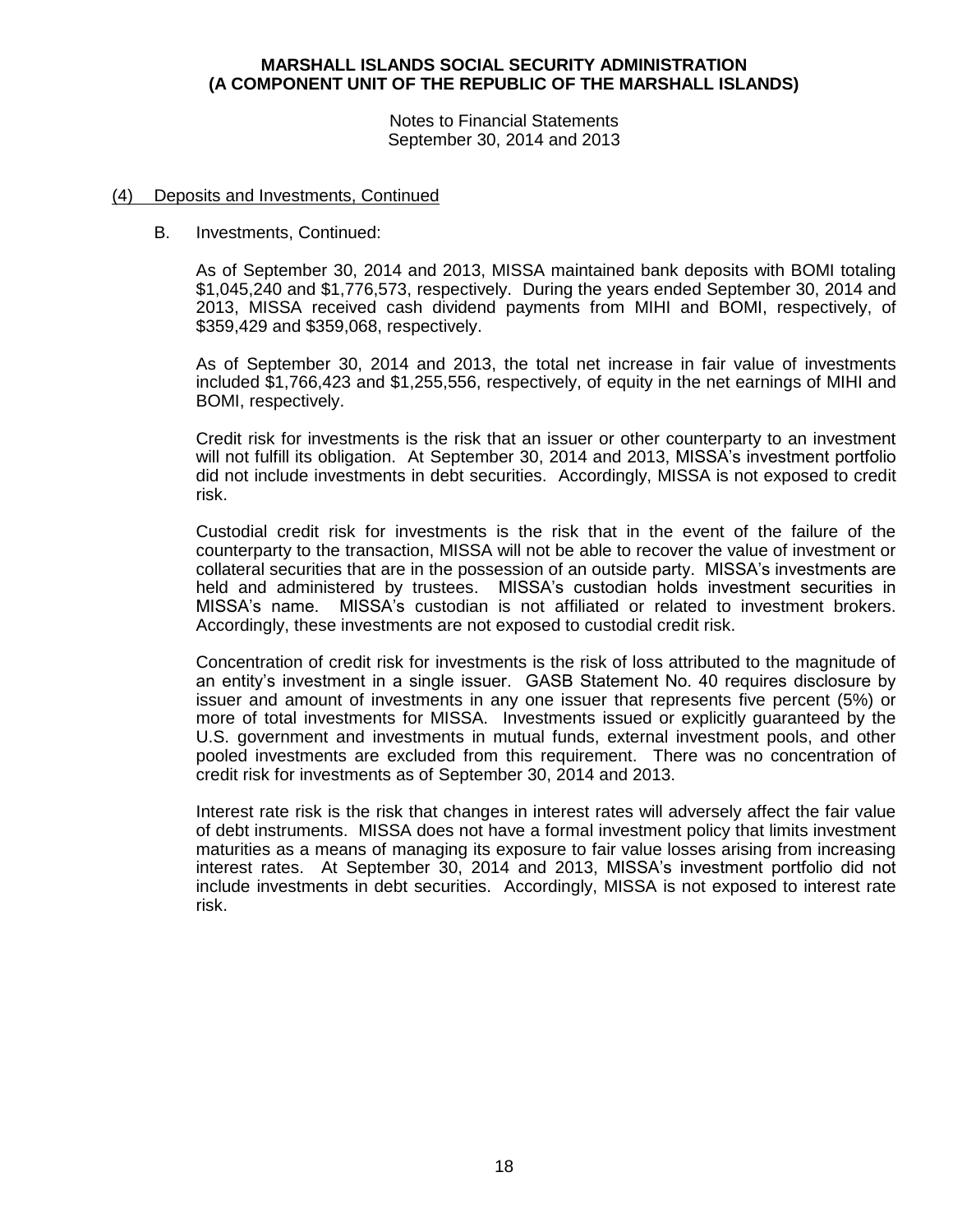Notes to Financial Statements September 30, 2014 and 2013

#### (5) Receivables

Receivables as of September 30, 2014 and 2013, including applicable allowances for doubtful accounts, are as follows:

|                                                                  | 2014                                              | 2013                                              |
|------------------------------------------------------------------|---------------------------------------------------|---------------------------------------------------|
| Court judgments<br><b>Contributions</b><br><b>Notes</b><br>Other | 5,417,645<br>S.<br>2,513,250<br>988,758<br>72,525 | 7,989,873<br>S.<br>2,384,171<br>973,040<br>55,364 |
| Less allowance for doubtful accounts                             | 8,992,178<br>(6,595,470)                          | 11,402,448<br>(8,896,726)                         |
|                                                                  | 2,396,708                                         | 2,505,722                                         |

Court judgments receivable represents amounts due from employers for delinquent contributions that have been referred to attorneys for collection and have been adjudicated by the Court. These amounts are comprised of unpaid contributions together with penalties, interest, and attorney fees and are subject to interest of 9% per annum. Notes receivable represents amounts due from employers for delinquent contributions wherein the employer has entered into a promissory note agreement with MISSA with stipulated repayment terms and conditions, including interest of 12% per annum.

#### (6) Related Party Transactions

As of September 30, 2014 and 2013, MISSA recorded amounts payable to the Marshall Islands Health Fund of \$2,032,916 and \$1,761,952, respectively, which represented unremitted basic health fund employee and employer contributions collected by MISSA at the respective year ends. Such is included in the statements of fiduciary net position within due to affiliates.

In the ordinary course of business, MISSA has obtained legal services from the spouse of a board member. MISSA incurred related expenses of \$16,057 and \$28,783, respectively, during the years ended September 30, 2014 and 2013.

## (7) Capital Assets

Capital asset activity for the years ended September 30, 2014 and 2013, is as follows:

|                                                                                                            | October 1,<br>2013                                 | Additions                                       | <b>Retirements</b>        | September 30,<br>2014                                      |
|------------------------------------------------------------------------------------------------------------|----------------------------------------------------|-------------------------------------------------|---------------------------|------------------------------------------------------------|
| Buildings and improvements<br>Computer equipment<br>Motor vehicles<br>Office equipment<br><b>Furniture</b> | \$ 511.597<br>99,414<br>86,050<br>75.139<br>57,308 | \$<br>19,596<br>22,300<br>9.604<br><u>1,859</u> | \$<br>(8,503)<br>(2, 373) | \$511,597<br>110,507<br>108,350<br>82,370<br><u>59,167</u> |
| Less accumulated depreciation<br>and amortization                                                          | 829,508<br>(774, 015)<br>55,493                    | 53,359<br>(22, 701)<br>30,658                   | (10, 876)<br>10,876       | 871,991<br>(785, 840)<br>86,151                            |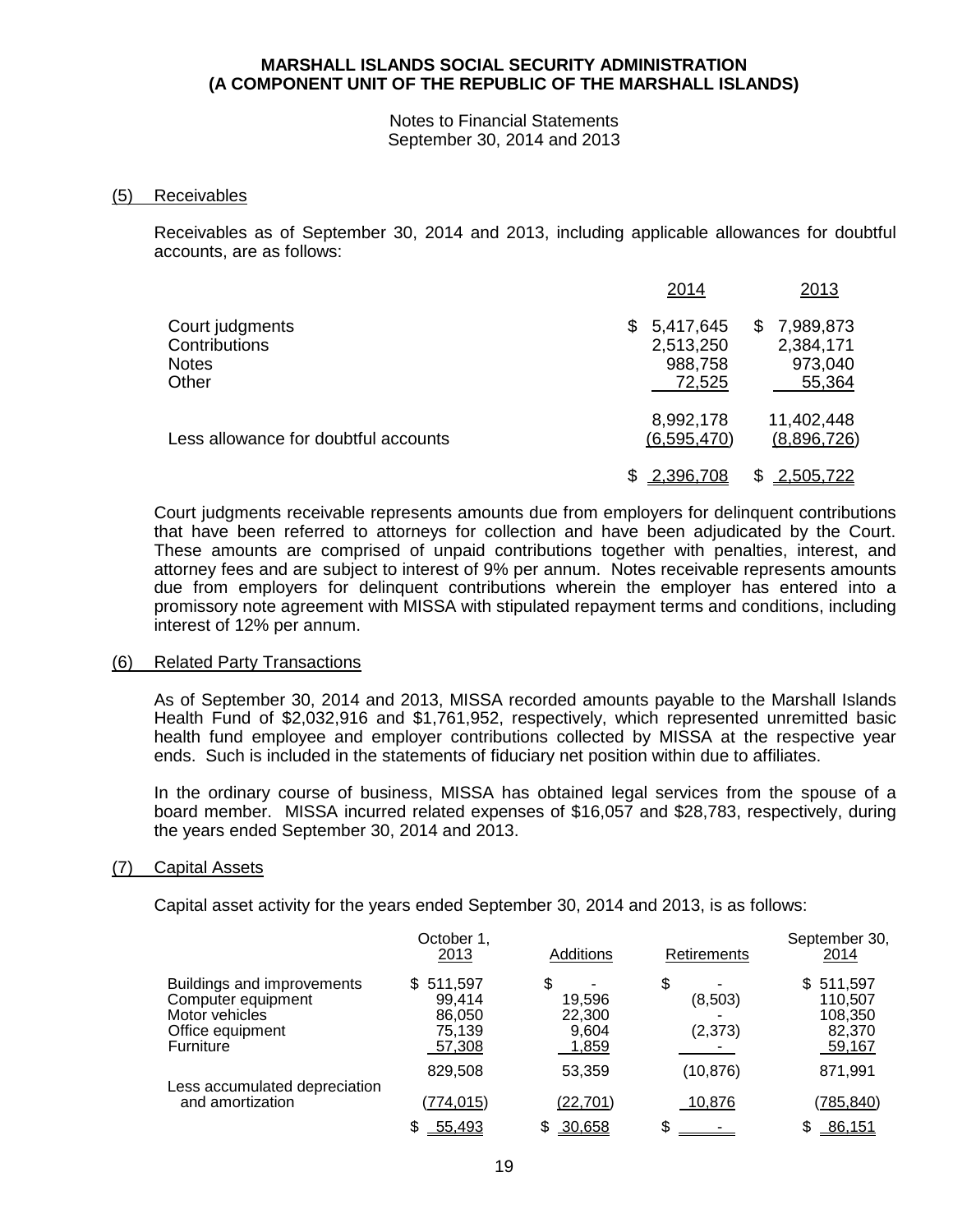Notes to Financial Statements September 30, 2014 and 2013

## (7) Capital Assets, Continued

|                                                                                                            | October 1,<br>2012                                | Additions                               | Retirements                          | September 30,<br>2013                             |
|------------------------------------------------------------------------------------------------------------|---------------------------------------------------|-----------------------------------------|--------------------------------------|---------------------------------------------------|
| Buildings and improvements<br>Computer equipment<br>Motor vehicles<br>Office equipment<br><b>Furniture</b> | \$505,167<br>94.648<br>79.545<br>74,565<br>57,308 | \$<br>6,430<br>4,766<br>28,730<br>1,325 | \$<br>-<br>(22, 225)<br>(751         | \$511,597<br>99.414<br>86,050<br>75,139<br>57,308 |
| Less accumulated depreciation<br>and amortization                                                          | 811,233<br><u>(769,084)</u><br>42,149<br>S        | 41,251<br>(23, 176)<br>18,075<br>\$     | (22, 976)<br>18,245<br>(4,731)<br>\$ | 829,508<br>(774, 015)<br>55,493                   |

#### (8) Contingency

An revised actuarial valuation of the Retirement Fund obtained by MISSA in July 2015 reported actuarial accrued liabilities and market value of assets for the Retirement Fund of \$278,796,000 and \$72,988,000, respectively, as of October 1, 2013. The funded ratio of the Retirement Fund as of October 1, 2013 is 26%. As of September 30, 2014, MISSA recorded total fund equity of \$72,342,778 in the Retirement Fund, as funds available to fund future benefit obligations. These conditions indicate that MISSA may be unable to meet its future benefit obligations.

### (9) Risk Management

MISSA is exposed to various risks of loss related to torts; theft of, damage to, and destruction of assets; errors and omissions; injuries to employees; and natural disasters. MISSA has elected to purchase commercial insurance from independent third parties for the risks of loss to which it is exposed. Settled claims resulting from these risks have not exceeded commercial insurance coverage in any of the past three fiscal years. MISSA is also exposed to investment risk. This risk is limited by diversification of the portfolio, establishment and monitoring of investment policies and guidelines, and monitoring of investment performance. In addition, investment consultants monitor MISSA's activities and advise the Board of Directors.

#### (10) Subsequent Event

Resolution No. 2015-01 passed by MISSA's Board of Directors authorized withdrawal of \$6.0 million from MISSA's investments. Management has since made three separate withdrawals totaling \$3.5 million.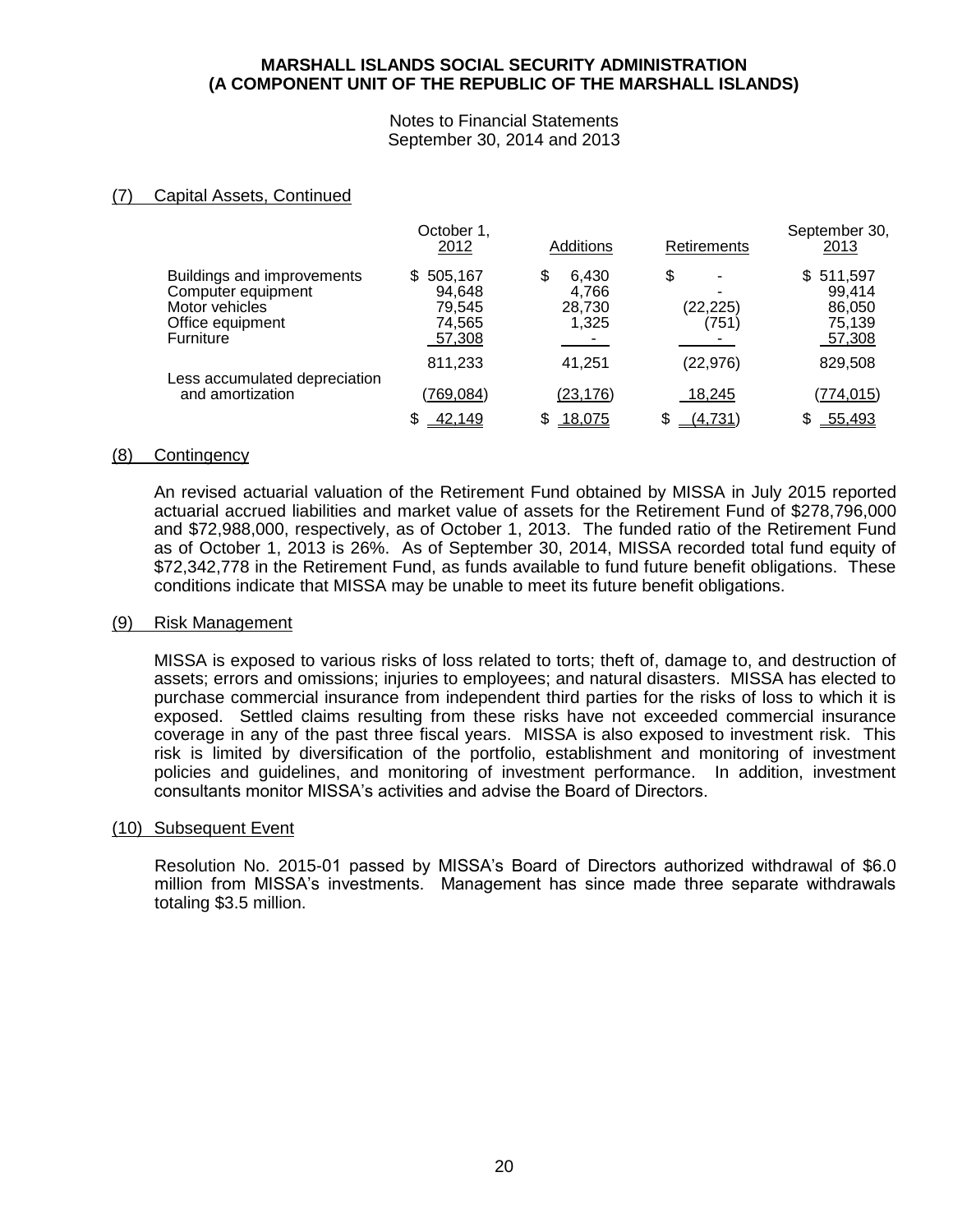#### Combining Statement of Fiduciary Net Position September 30, 2014

|                                                                        | Retirement                    | <b>Prior Service</b> | <b>Total Before</b>            |             |                                |
|------------------------------------------------------------------------|-------------------------------|----------------------|--------------------------------|-------------|--------------------------------|
|                                                                        | Fund                          | Fund                 | Elimination                    | Elimination | Total                          |
| <b>ASSETS</b>                                                          |                               |                      |                                |             |                                |
| Cash                                                                   | \$<br>943,466                 | 43,492<br>\$         | \$<br>986,958                  | \$          | 986,958<br>S                   |
| Receivables, net:<br>Contributions<br>Other                            | 1,825,889<br>587,301          | 1,400                | 1,825,889<br>588,701           | (17, 882)   | 1,825,889<br>570,819           |
| Total receivables, net                                                 | 2,413,190                     | 1,400                | 2,414,590                      | (17, 882)   | 2,396,708                      |
| Investments:<br>Cash management                                        | 15,626                        |                      | 15,626                         |             | 15,626                         |
| <b>Stocks</b><br>Mutual funds                                          | 18,518,418<br>52,554,234      |                      | 18,518,418<br>52,554,234       |             | 18,518,418<br>52,554,234       |
| <b>Total investments</b>                                               | 71,088,278                    |                      | 71,088,278                     |             | 71,088,278                     |
| Capital assets, net                                                    | 86,151                        |                      | 86,151                         |             | 86,151                         |
| <b>Total assets</b>                                                    | 74,531,085                    | 44,892               | 74,575,977                     | (17, 882)   | 74,558,095                     |
| <b>LIABILITIES</b>                                                     |                               |                      |                                |             |                                |
| Accounts payable<br>Other liabilities and accruals<br>Due to affiliate | 55,412<br>99,979<br>2,032,916 | 21,013               | 55,412<br>120,992<br>2,032,916 | (17, 882)   | 55,412<br>103,110<br>2,032,916 |
| <b>Total liabilities</b>                                               | 2,188,307                     | 21,013               | 2,209,320                      | (17, 882)   | 2,191,438                      |
| <b>NET POSITION</b>                                                    |                               |                      |                                |             |                                |
| Held in trust for retirement, disability and<br>survivors' benefits    | 72,342,778<br>\$              | \$<br>23,879         | \$<br>72,366,657               | \$          | 72,366,657<br>S                |

See Accompanying Independent Auditors' Report.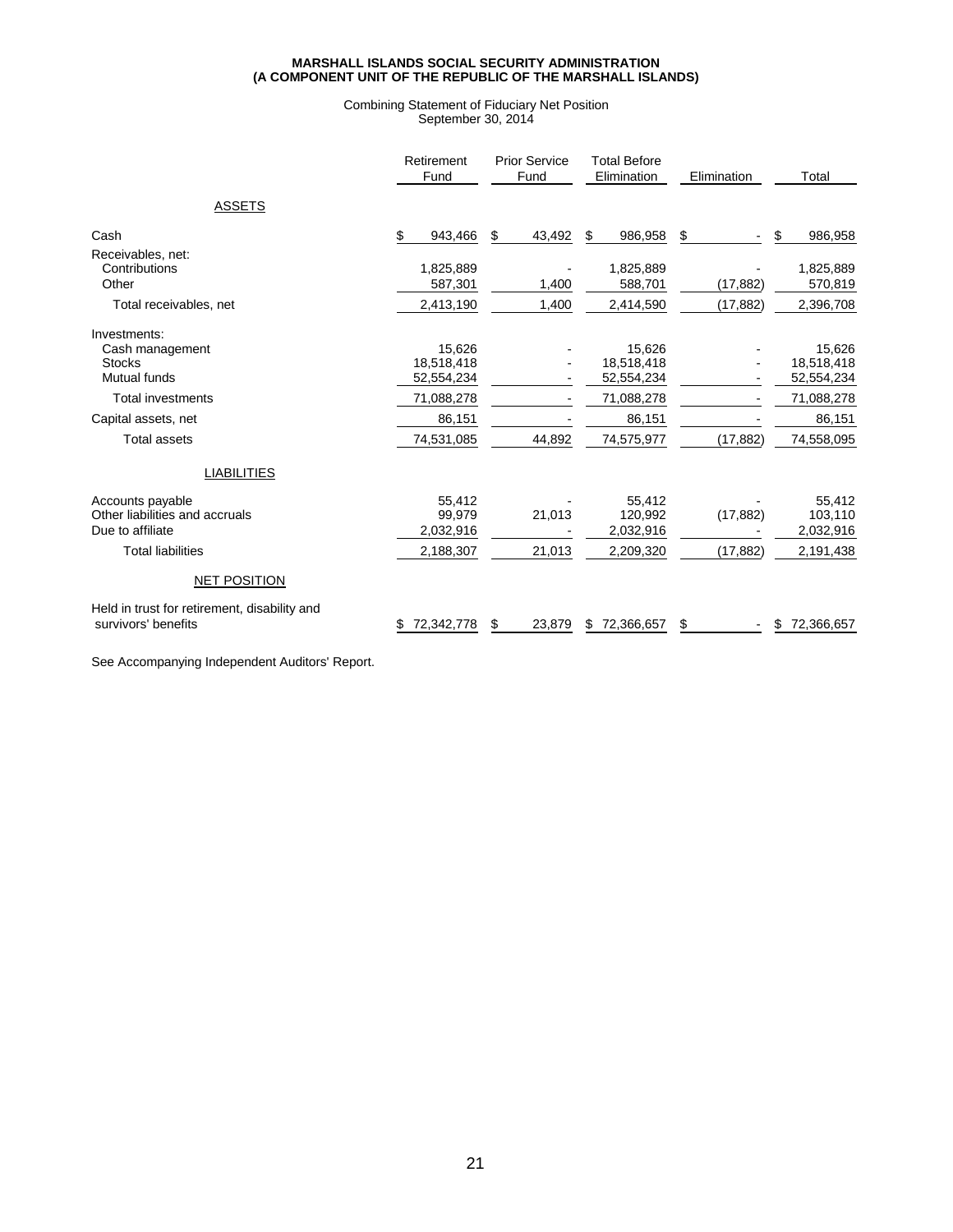#### Combining Statement of Changes in Fiduciary Net Position Year Ended September 30, 2014

|                                                                   | Retirement<br>Fund | <b>Prior Service</b><br>Fund | <b>Total Before</b><br>Elimination | Elimination | Total            |
|-------------------------------------------------------------------|--------------------|------------------------------|------------------------------------|-------------|------------------|
| Additions:<br>Contributions:                                      |                    |                              |                                    |             |                  |
| Private employees                                                 | \$<br>8,195,219    | \$                           | \$<br>8,195,219                    | - \$        | \$<br>8,195,219  |
| Government employees                                              | 4,326,039          |                              | 4,326,039                          |             | 4,326,039        |
| Penalties and interest                                            | 180,351            |                              | 180,351                            |             | 180,351          |
| <b>Total contributions</b>                                        | 12,701,609         |                              | 12,701,609                         |             | 12,701,609       |
| Investment income:<br>Net change in the fair value of investments | 4,354,809          |                              | 4,354,809                          |             | 4,354,809        |
| <b>Dividends</b>                                                  | 544,161            |                              | 544,161                            |             | 544,161          |
| Interest                                                          | 5,073              |                              | 5,073                              |             | 5,073            |
| Total investment income<br>Less investment expense:               | 4,904,043          |                              | 4,904,043                          |             | 4,904,043        |
| Investment management and custodial fees                          | 116,857            |                              | 116,857                            |             | 116,857          |
| Net investment income                                             | 4,787,186          |                              | 4,787,186                          |             | 4,787,186        |
| Other additions                                                   | 1,217,607          | 40,000                       | 1,257,607                          | (15,994)    | 1,241,613        |
| <b>Total additions</b>                                            | 18,706,402         | 40,000                       | 18,746,402                         | (15, 994)   | 18,730,408       |
| Deductions:<br>Benefit payments:                                  |                    |                              |                                    |             |                  |
| Retirement                                                        | 11,329,125         | 44,245                       | 11,373,370                         |             | 11,373,370       |
| Survivors                                                         | 6,016,082          | 67,147                       | 6,083,229                          |             | 6,083,229        |
| <b>Disability</b>                                                 | 791,656            |                              | 791,656                            |             | 791,656          |
| Lump sum                                                          | 199,288            |                              | 199,288                            |             | 199,288          |
| Total benefit payments                                            | 18,336,151         | 111,392                      | 18,447,543                         |             | 18,447,543       |
| Administrative                                                    | 902,327            | 18,057                       | 920,384                            | (15, 994)   | 904,390          |
| <b>Total deductions</b>                                           | 19,238,478         | 129,449                      | 19,367,927                         | (15, 994)   | 19,351,933       |
| Change in net position                                            | (532,076)          | (89, 449)                    | (621, 525)                         |             | (621, 525)       |
| Net position at beginning of year                                 | 72,874,854         | 113,328                      | 72,988,182                         |             | 72,988,182       |
| Net position at end of year                                       | 72,342,778<br>\$   | 23,879<br>\$                 | 72,366,657<br>S                    | \$          | 72,366,657<br>\$ |

See Accompanying Independent Auditors' Report.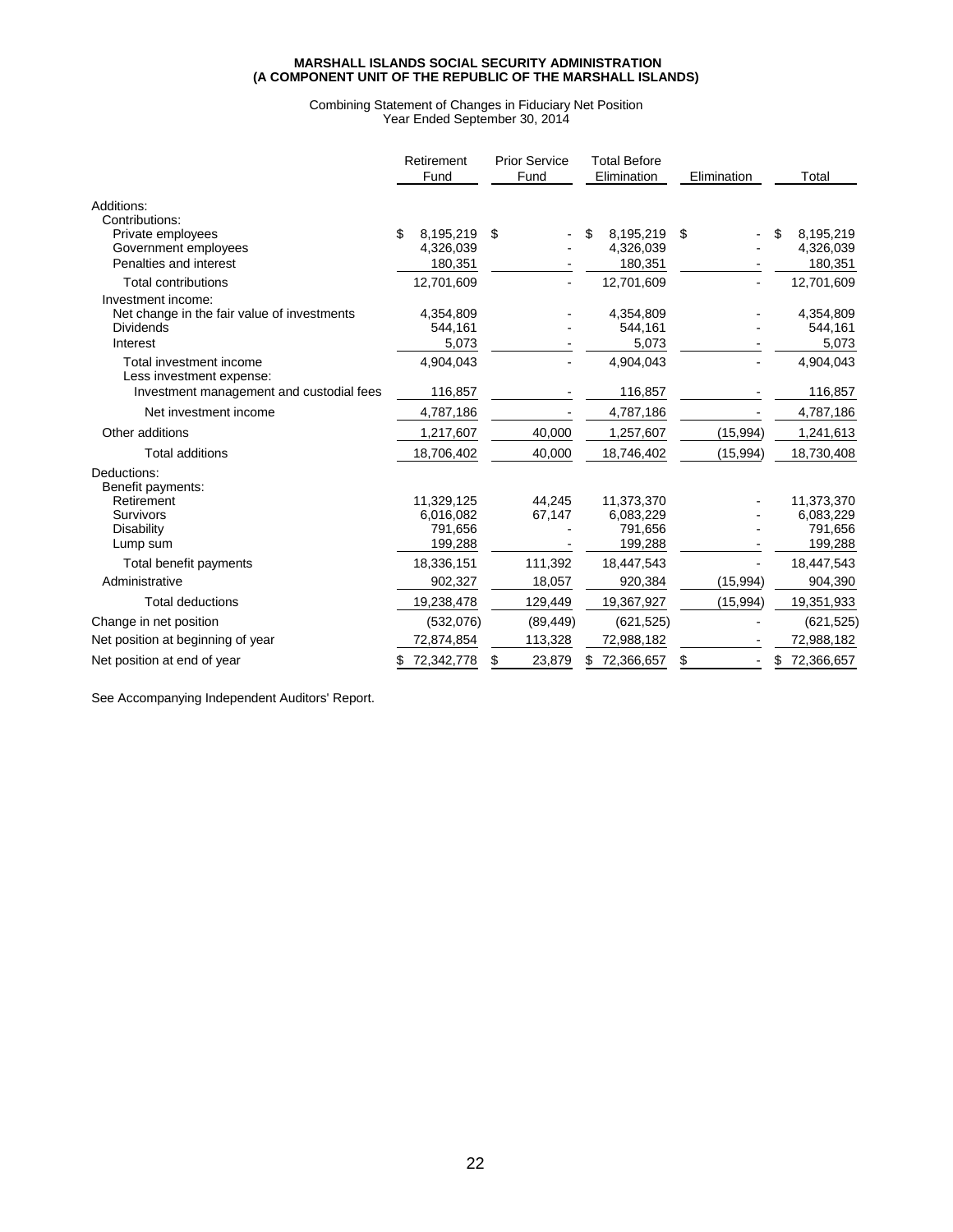

Deloitte & Touche LLP 361 South Marine Corps Drive Tamuning, GU 96913-3911 USA

Tel: (671)646-3884 Fax: (671)649-4932 www.deloitte.com

## **INDEPENDENT AUDITORS' REPORT ON INTERNAL CONTROL OVER FINANCIAL REPORTING AND ON COMPLIANCE AND OTHER MATTERS BASED ON AN AUDIT OF FINANCIAL STATEMENTS PERFORMED IN ACCORDANCE WITH**  *GOVERNMENT AUDITING STANDARDS*

Board of Directors Marshall Islands Social Security Administration:

We have audited, in accordance with the auditing standards generally accepted in the United States of America and the standards applicable to financial audits contained in *Government Auditing Standards* issued by the Comptroller General of the United States, the financial statements of the Marshall Islands Social Security Administration (MISSA), which comprise the statement of fiduciary net position as of September 30, 2014, and the related statement of changes in fiduciary net position for the year then ended, and the related notes to the financial statements, and have issued our report thereon dated July 28, 2015.

## **Internal Control Over Financial Reporting**

In planning and performing our audit of the financial statements, we considered MISSA's internal control over financial reporting (internal control) to determine the audit procedures that are appropriate in the circumstances for the purpose of expressing our opinion on the financial statements, but not for the purpose of expressing an opinion on the effectiveness of MISSA's internal control. Accordingly, we do not express an opinion on the effectiveness of MISSA's internal control.

A *deficiency in internal control* exists when the design or operation of a control does not allow management or employees, in the normal course of performing their assigned functions, to prevent, or detect and correct, misstatements on a timely basis. A *material weakness* is a deficiency, or a combination of deficiencies, in internal control, such that there is a reasonable possibility that a material misstatement of the entity's financial statements will not be prevented, or detected and corrected on a timely basis. A *significant deficiency* is a deficiency, or a combination of deficiencies, in internal control that is less severe than a material weakness, yet important enough to merit attention by those charged with governance.

Our consideration of internal control was for the limited purpose described in the first paragraph of this section and was not designed to identify all deficiencies in internal control that might be material weaknesses or significant deficiencies. Given these limitations, during our audit we did not identify any deficiencies in internal control that we consider to be material weaknesses. However, material weaknesses may exist that have not been identified.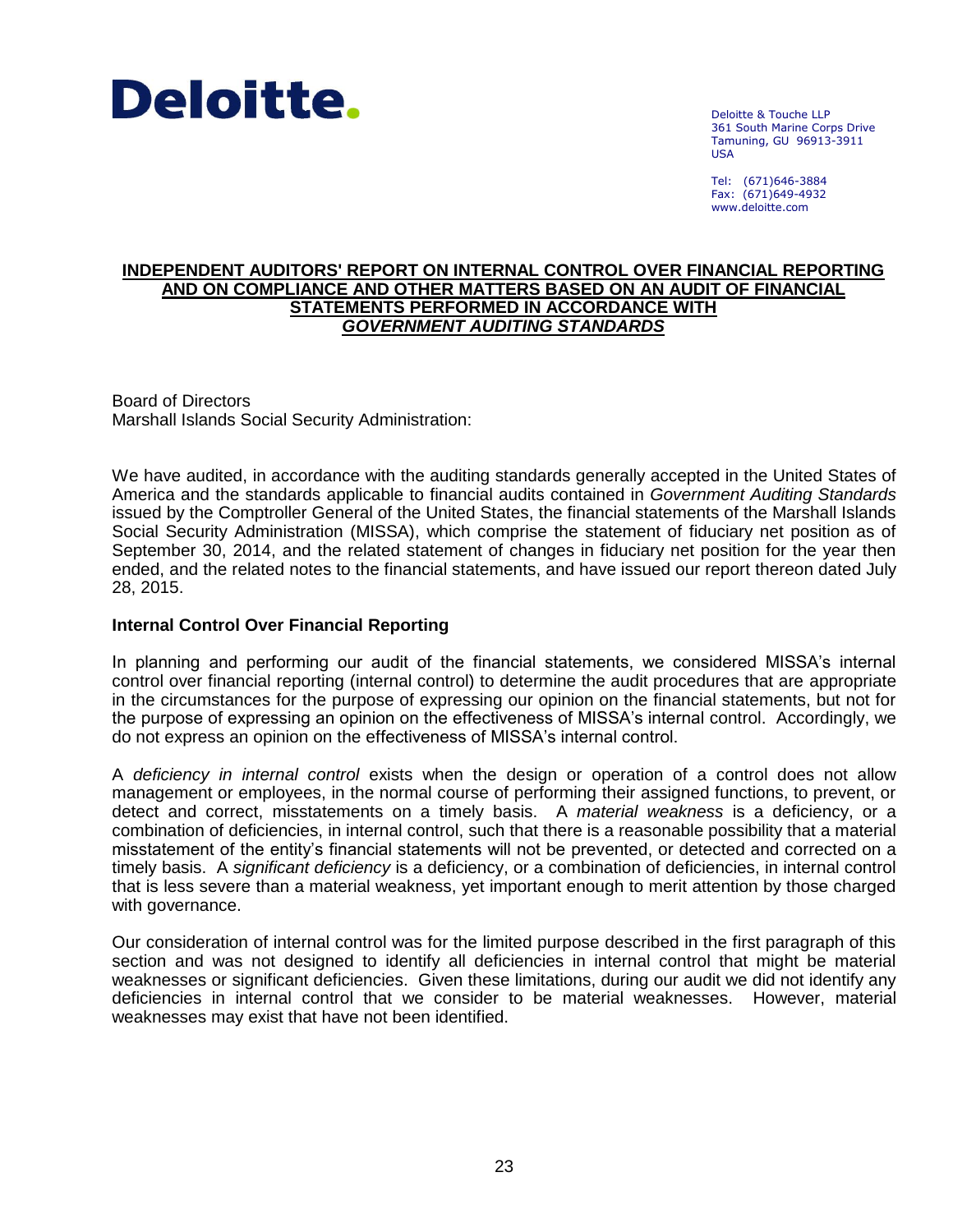## **Compliance and Other Matters**

As part of obtaining reasonable assurance about whether MISSA's financial statements are free from material misstatement, we performed tests of its compliance with certain provisions of laws, regulations, contracts, and grant agreements, noncompliance with which could have a direct and material effect on the determination of financial statement amounts. However, providing an opinion on compliance with those provisions was not an objective of our audit, and accordingly, we do not express such an opinion. The results of our tests disclosed no instances of noncompliance or other matters that are required to be reported under *Government Auditing Standards*.

## **Purpose of this Report**

The purpose of this report is solely to describe the scope of our testing of internal control and compliance and the results of that testing, and not to provide an opinion on the effectiveness of the entity's internal control or on compliance. This report is an integral part of an audit performed in accordance with *Government Auditing Standards* in considering the entity's internal control and compliance. Accordingly, this communication is not suitable for any other purpose.

loite Nachell

July 28, 2015